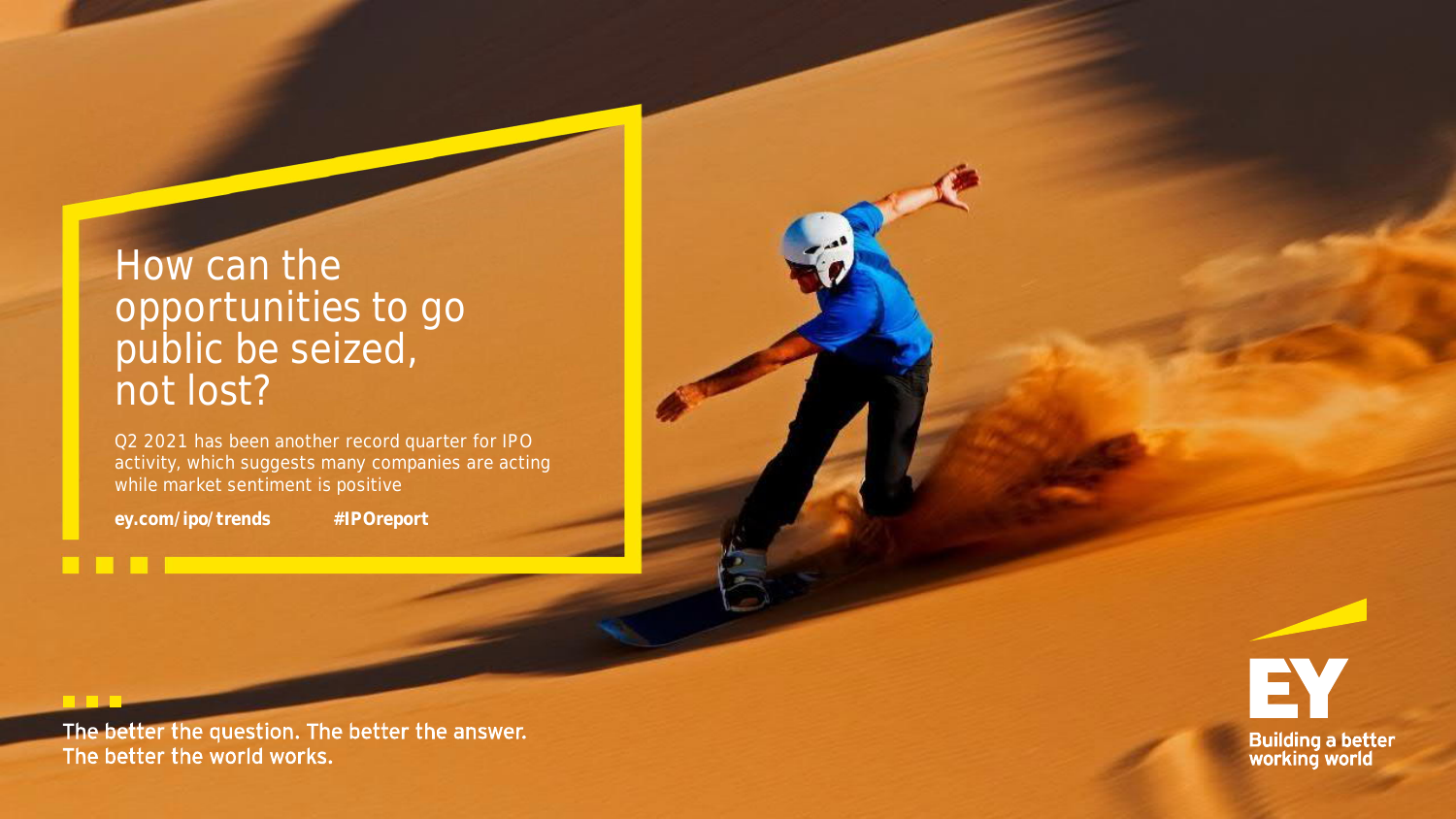## **Contents**

### Global IPO market

| Americas <sup>®</sup>                         |    |
|-----------------------------------------------|----|
| Special purpose acquisition companies (SPACs) | 13 |
| Asia-Pacific                                  | 16 |
| Europe, Middle East, India and Africa         | 22 |
| Appendix                                      | つん |

### About this report

EY *Global IPO trends* report looks at the IPO markets, trends and outlook for the Americas, Asia-Pacific and EMEIA regions.

The current report provides insights, facts and figures on the IPO market **for the first six months of 2021\*** and analyzes the implications for companies planning to go public in the short and medium term.

You will find this report at the [EY Global IPO website](http://www.ey.com/ipo/trends), and you can subscribe to receive it direct to your inbox. You can also follow the report on social media: via [Twitter](https://twitter.com/search?q=) and [LinkedIn](https://www.linkedin.com/search/results/content/?keywords=) using [#IPOreport](https://twitter.com/search?q=).

### $\bullet$ **In**

\*The first six months of 2021 cover completed IPOs from 1 January 2021 to 30 June 2021. Special purpose acquisition company (SPAC) IPOs are excluded in all data included in this report, except where indicated.

**All values are US\$ unless otherwise noted.**

Subscribe to EY *Global IPO trends* reports Get the latest IPO analysis [direct to your inbox](https://www.ey.com/en_gl/forms/subscribe-for-quarterly-ipo-trends-reports).

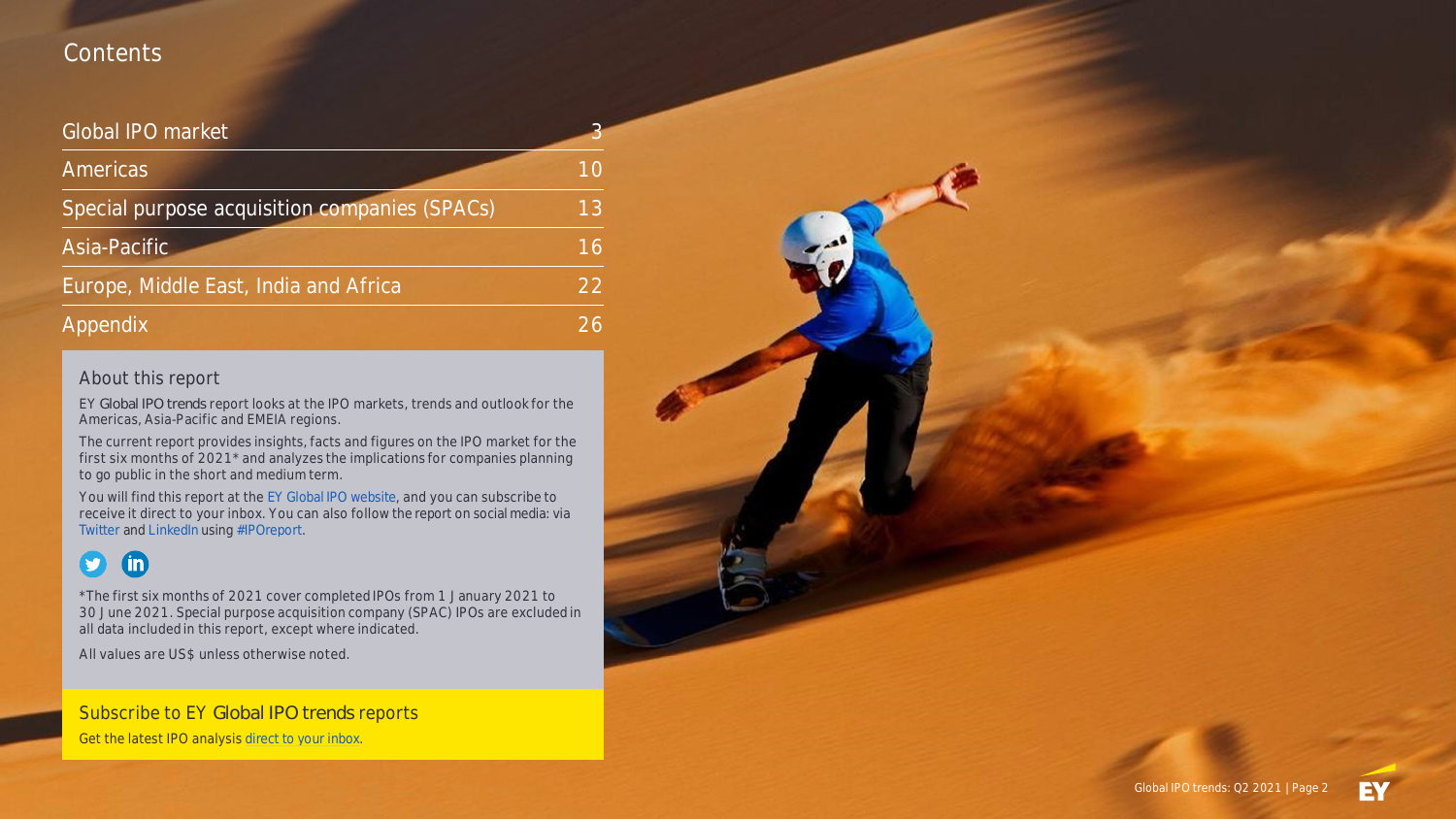# Global IPO market

# Traditional IPOs continued to march ahead, while SPACs took a pause

Globally, IPO markets put in an exceptional strong performance in Q2 2021 as traditional IPOs continued to benefit from the first quarter's momentum, while special purpose acquisition companies took a pause. IPO-bound companies wanting to take advantage of favorable market sentiment and high liquidity before an expected mid-year slowdown were keen to complete their transactions. Companies considering an IPO should prepare multipronged strategies that demonstrate resilience against geopolitics, pandemic, valuations and governance challenges. II<br>Glo<br>con

Paul Go EY Global IPO Leader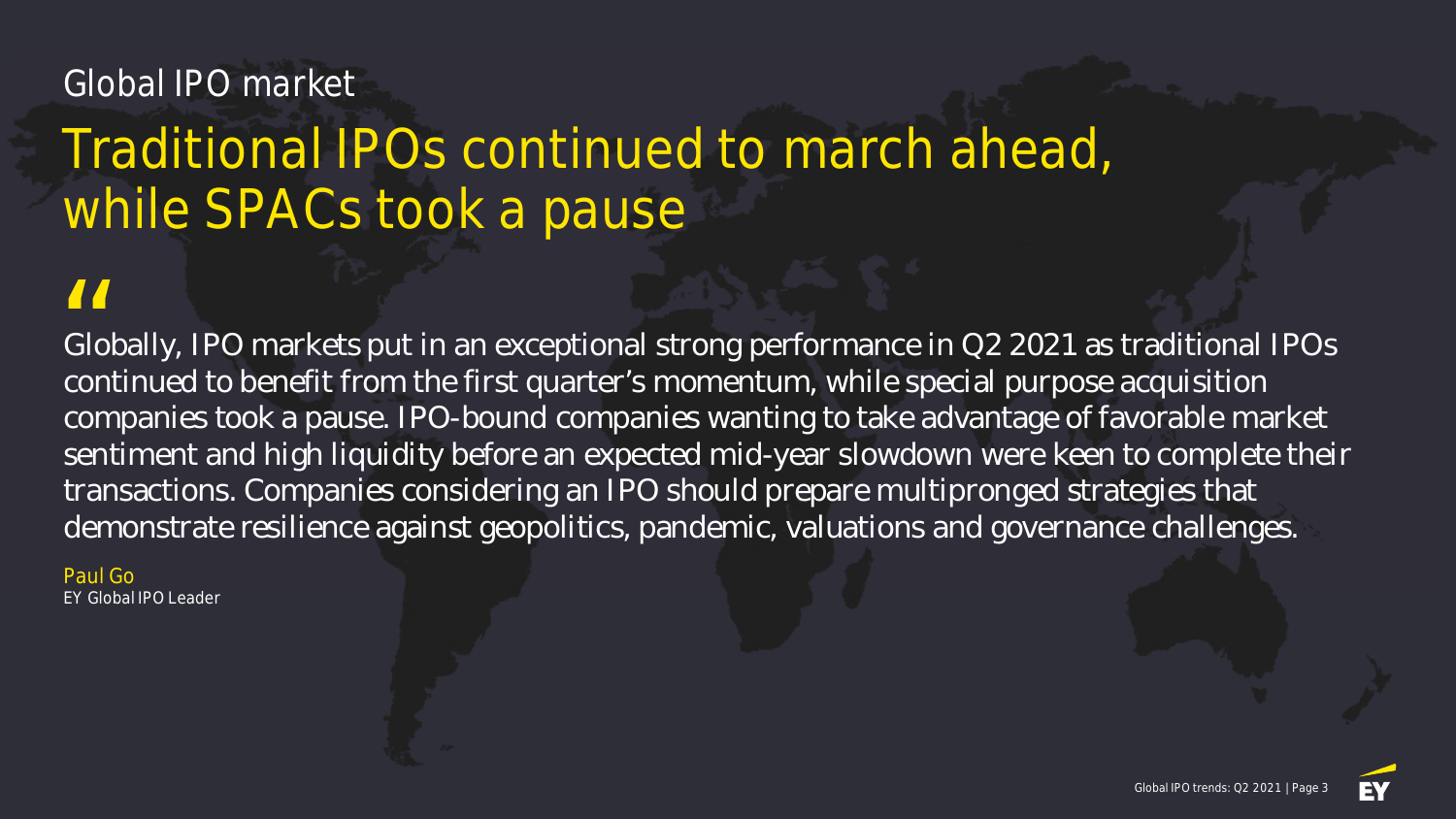**Key highlights:**

- ► Riding a wave of momentum from Q1 2021, traditional IPO performance in Q2 2021 remained strong. Ample liquidity in the financial systems, continuing government stimulus policies, accelerated technology adoption and pandemic-propelled new economy companies contributed to the quarter's strong showing. Speculative and opportunistic transactions and soaring equity markets also fueled IPO activity. We expect a rush of IPOs to launch in July while market sentiments remain favorable.
- ► Q2 2021 IPO deal numbers and proceeds were 597 IPOs and US\$111.6b, respectively. Q2 2021 was the most active second quarter by deal numbers and proceeds in the last 20 years, and beat previous records in Q2 2007 (522 IPOs raising US\$87.7b).
- ► Q2 2021 was 206% and 166% higher, respectively, by deal numbers and proceeds compared with Q2 2020.
- ► The five largest IPOs by proceeds in Q2 2021 included: DiDi Global Inc. (US\$4.4b); JD Logistics Inc. (US\$3.6b); China Three Gorges Renewables (Group) Co. Ltd. (US\$3.5b); Allfunds Group plc (US\$2.6b); and SK IE Technology Co., Ltd. (US\$2.0b).
- ► There were 21 mega IPOs (those with proceeds above US\$1b) in Q2 2021 with total proceeds of US\$37.3b, which accounted for 33% of Q2's global proceeds. This compares with 22 mega IPOs for US\$50.8b in Q1 2021. There have been notably more mega IPOs launched in 2021 compared with 2020 (14 in 1H 2020), when the global markets were then hard hit by the initial shock from the pandemic.
- ► Overall, there was a healthy spread of IPO activity across many markets, including the US, Mainland China, Hong Kong, the Nordics, Europe (Frankfurt, Paris, Amsterdam and London), Brazil, Toronto and India by proceeds. Australia, Japan, Norway and Israeli exchanges were also active by deal numbers. Lower volatility has also favored and increased the IPO activities in Q2 2021.
- ► In Q2 2021, US SPAC IPOs took a pause after record-breaking activities in Q4 2020 and Q1 2021. European SPAC IPO activity grew slightly, with 15 IPOs completed in Q2 2021, vs. 6 in Q1 2021. This compares with six SPAC IPOs on European exchanges completed for the whole of 2020.



**Q2 2021 comparison**

SPAC IPOs are excluded in the compilation of all data included in this report, except where indicated.

All values are US\$ unless otherwise noted. YTD 2021 and YTD 21 refer to the first six months of 2021 and cover completed IPOs from 1 January 2021 to 30 June 2021. 02 2021 and 02 21 refer to the second quarter of 2021 and c completed IPOs from 1 April 2021 to 30 June 2021. Data as of COB 30 June 2021.

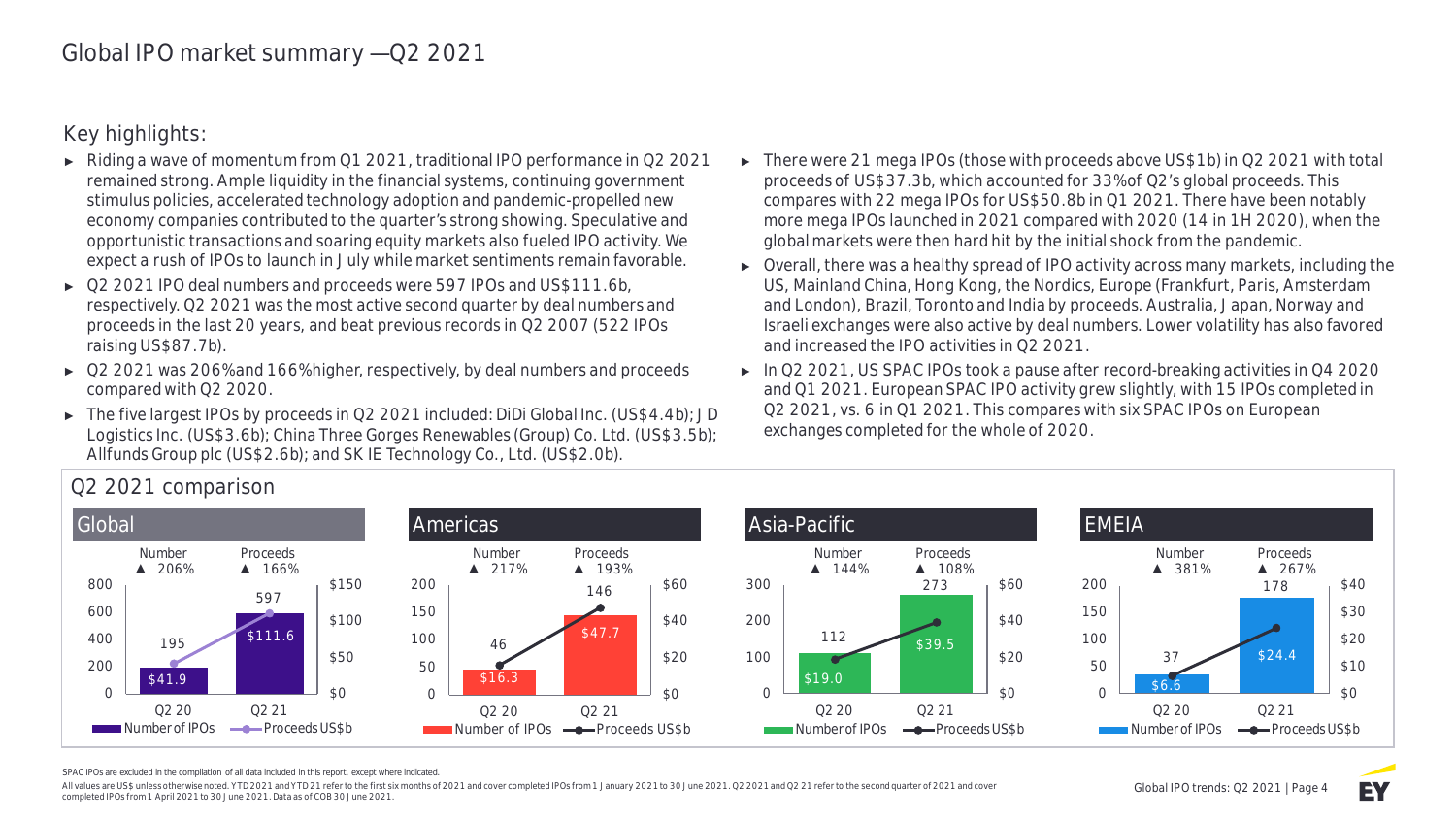**Key highlights:**

- ► The first half of 2021 (1H 2021) saw 1,070 IPOs with total proceeds of US\$222b. Globally, deal numbers increased 150% year-on-year (YOY), while proceeds rose by 215%. Strong performance between January and April plus June, pushed 1H IPO deal numbers and proceeds to their highest levels in 20 years. 1H 2021 deal numbers were 18% higher and proceeds were 71% higher compared with the former record of 1H 2007 (908 IPOs, raising US\$129.8b).
- ► Equity markets, buoyant from positive corporate results and growth forecasts on gradual economic recovery, and market liquidity have hit new heights and provided favorable conditions for the IPO markets.
- ► After 12 months of red-hot SPAC markets, culminating in an unprecedent Q1 2021 that saw 305 SPAC IPOs globally raising US\$98.6b, the SPAC market cooled off dramatically in Q2 2021, with only 74 SPAC IPOs globally raising US\$15.7b. The significant decline can be attributed to regulators' closer scrutiny, investors pausing to digest the glut of SPACs and disappointing share price performances.
- ► By sector, technology retains a firm grasp on investor attention, accounting for 41% of IPO proceeds globally (and 27% of deal numbers). Health care and industrials follow, representing 15% and 11% of global IPO proceeds, respectively.
- ► The IPO surge in 1H 2021 highlights how lockdown winners are capitalizing on increased demand from investors and a recovery in valuations across global markets, especially in Europe, as well as optimism from the vaccination programs. Moreover, we saw a higher number of materials IPOs due to rising commodity prices.
- ► A healthy pipeline of unicorns, which are set to make their way to public markets in 2H 2021, should help to ensure a busy Q3 when the traditional holiday periods will still be affected by the travel restrictions in many countries. And despite the slowdown in SPAC IPOs in Q2 2021, companies can now realistically assess the different ways of coming to the capital market, adding SPAC mergers and direct listings into their traditional IPO consideration.



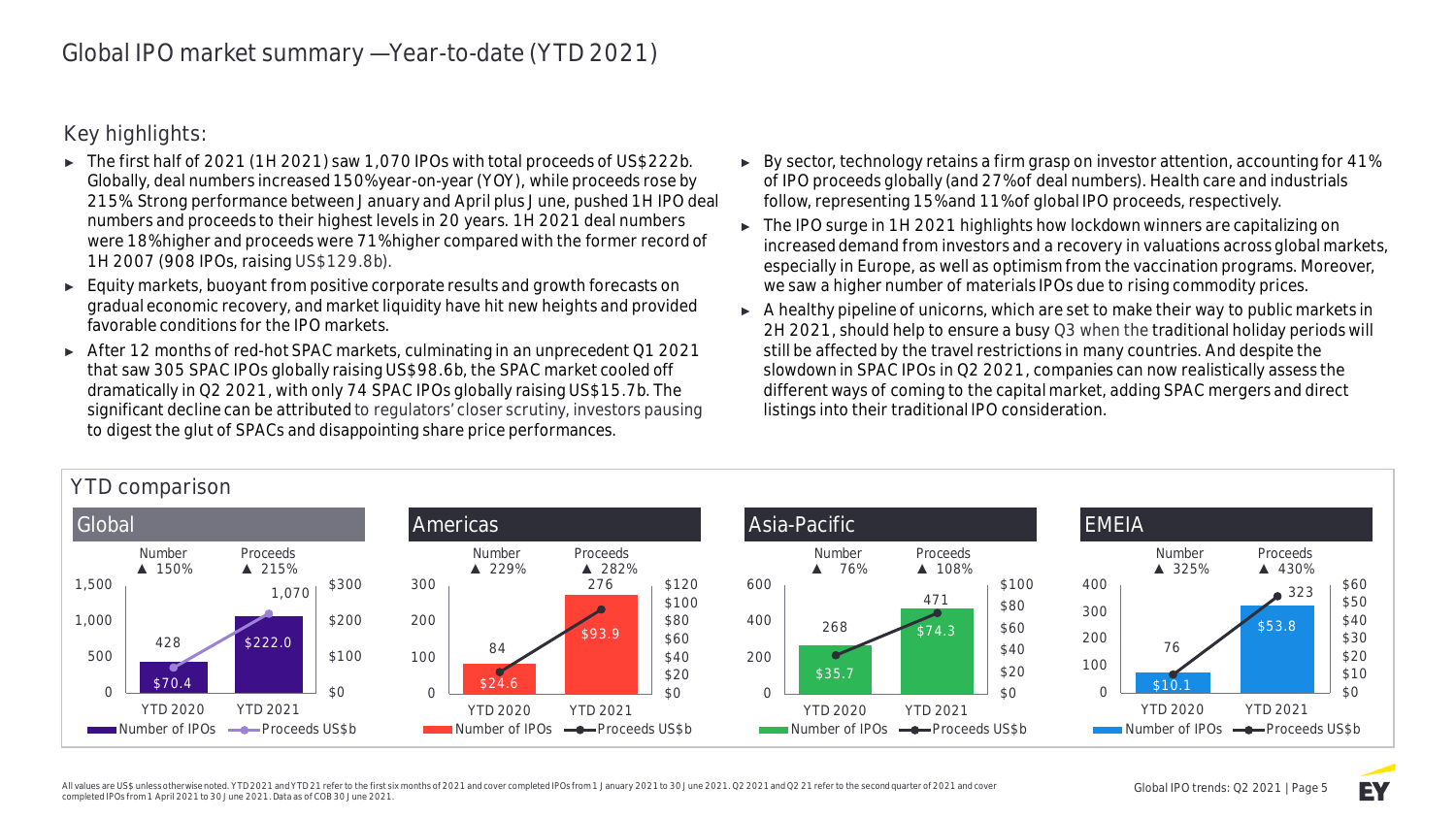# IPO activity continues to surge

- ► **In the Americas,** the US's continuous loose monetary policy and government stimulus, vaccine rollouts and consumer spending across the region helped propel IPO markets to their highest levels in the last 20 years. In addition, Brazil and Canada have also made a greater contribution to Americas IPO activity in 1H 2021.
- ► **In Asia-Pacific,** IPO activity remained steady in 1H 2021, despite resurgent waves of the pandemic in some markets, with IPO proceeds reaching a 20-year high. However, the pace of activity slowed, and while the environment remains favorable, there are signs of potential adjustments in valuations for IPOs in the months ahead.
- ► **In EMEIA,** on the heels of a strong bull run in equities markets in 1H 2021 (with major European equity indices rising between 9% and 17% YTD as of 30 June), EMEIA IPO activity surged, largely based on a strong YOY increase in IPO activity on European exchanges. In 1H 2021, Europe accounted for approximately 21% of global IPOs by both number and proceeds.





### All values are US\$ unless otherwise noted. YTD 2021 and YTD 21 refer to the first six months of 2021 and cover completed IPOs from 1 January 2021 to 30 June 2021. 02 2021 and 02 21 refer to the second quarter of 2021 and c completed IPOs from 1 April 2021 to 30 June 2021. Data as of COB 30 June 2021.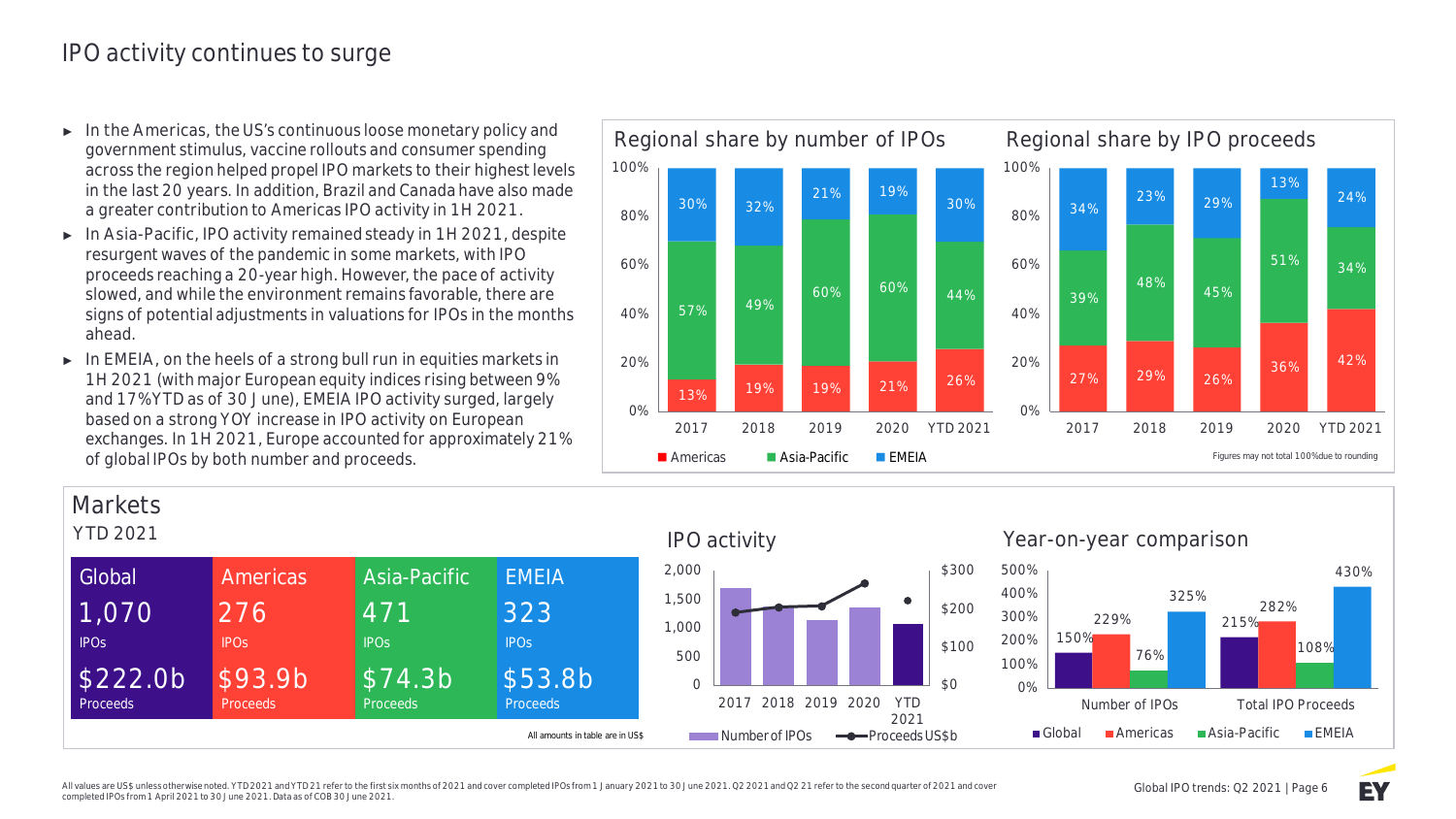# Cross-border IPO activity remains strong; the pace of SPAC IPOs slows

- ► Despite geopolitics, Chinese companies continued to come to the US market, with 34 of 68 inbound IPOs to the US coming from China in 1H 2021. Overall, there have been a slightly higher proportion of cross-border IPOs in 1H 2021. They accounted for 9.0% of global IPO deal numbers vs. 7.9% in 2020, while they accounted for 18.8% by proceeds in 1H 2021 vs. 10.0% in 2020.
- ► We have also seen relatively lower amounts of follow-on activity, particularly in the US markets, in 1H 2021 compared with previous periods. This can be attributed to the reallocation of global investments into other emerging asset classes, such as SPACs, commodity assets (e.g., gold, oil) or even crypto assets.
- ► YTD 2021, 14.3% of global IPO deals were PE- and VC-backed, representing 33.6% of global proceeds. The US continues to have significantly more PE- and VC-backing for IPOs than other regions, representing 38.1% of IPO numbers and 56.5% of proceeds. This is followed by Europe with 12.3% of IPOs and 41.1% by proceeds being PE- and VC-backed. Although Asia-Pacific recorded only approximately 6% of IPO deals and proceeds with PE- or VC-backing, it should be noted that there are many IPO deals backed by "start up funds" of tech companies such as Alibaba and Tencent, which are not classified as PE- or VC-backed.



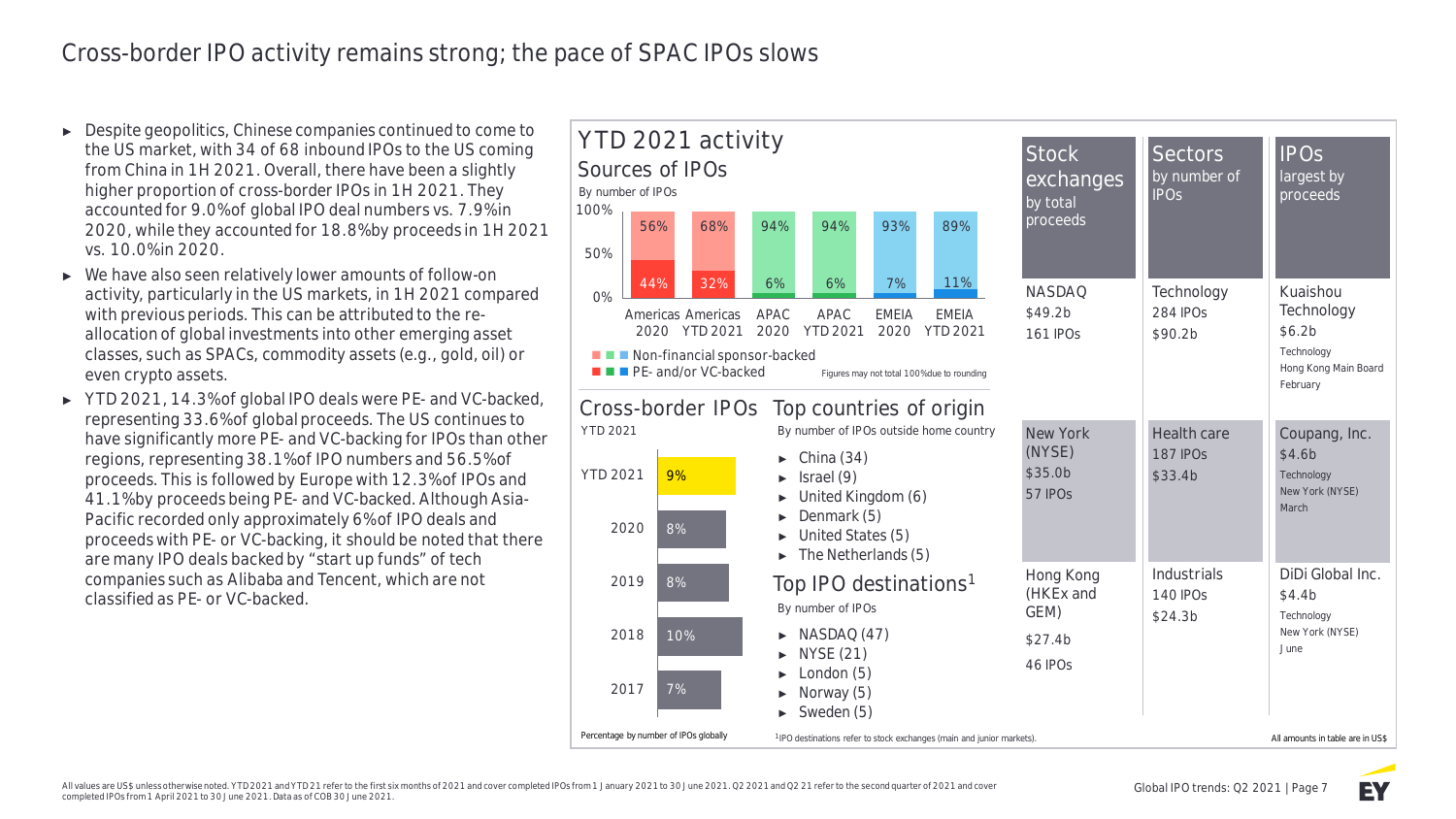# Global IPO market outlook

- ► As IPO markets continue their forward momentum, many companies are looking to go public amid favorable conditions. A steady pipeline of US\$1b+ IPOs is expected for the rest of the year. This includes tech unicorns, SPACs and companies in sectors such as renewables, e-commerce and health care, which are expected to remain attractive for IPO investors.
- ► Given the emergence of new waves and the uneven speeds at which vaccines are rolling out around the world, the pandemic looks to be something to live with rather than something to be eradicated.
- ► Moreover, 2H 2021 may be more challenging as the lingering impact of the pandemic continues to affect companies in many sectors (e.g., traditional retail, travel, tourism, hospitality and real estate), thus dampening investor sentiment. Further, as governments begin to scale back stimulus, tighten monetary policies and use interest rates to manage the threat of inflation, we may see an increase in volatility.
- ► Investor confidence will remain high for companies in sectors that have prospered from the lockdowns, including e-commerce, food delivery, games and cloud solutions. IPO pipelines continue to grow in many markets as evidenced by companies that have completed new rounds of pre-IPO funding with rising valuations.
- ► We expect to see a slowdown of cross-border IPO traffic from China to the US market in light of the latest government and regulatory investigations on anti-trust and data security concerns.
- ► In addition to being well-prepared, companies looking to launch an IPO in 2H 2021 will need to be realistic about valuations and be prepared to clearly articulate on its environmental, social and governance (ESG) strategy, and the companies must prove to be "living it" as part of their purpose, strategy and culture.



**Post-IPO returns remain relatively high as more investors continue to chase higher returns in this low interest rate environment.**

\*MSCI World Index is composed of more than 1,500 constituents listed on stock exchanges of various developed markets. The index includes companies from 24 developed markets in Australia, Austria, Belgium, Canada, Denmark, Netherlands, New Zealand, Norway, Portugal, Singapore, Spain, Sweden, Switzerland, the United Kingdom and the United States. The index constituents are weighted on the basis of free float market capitalization. MSCI World this chart excludes all deals with proceeds below US\$5m and SPACs.

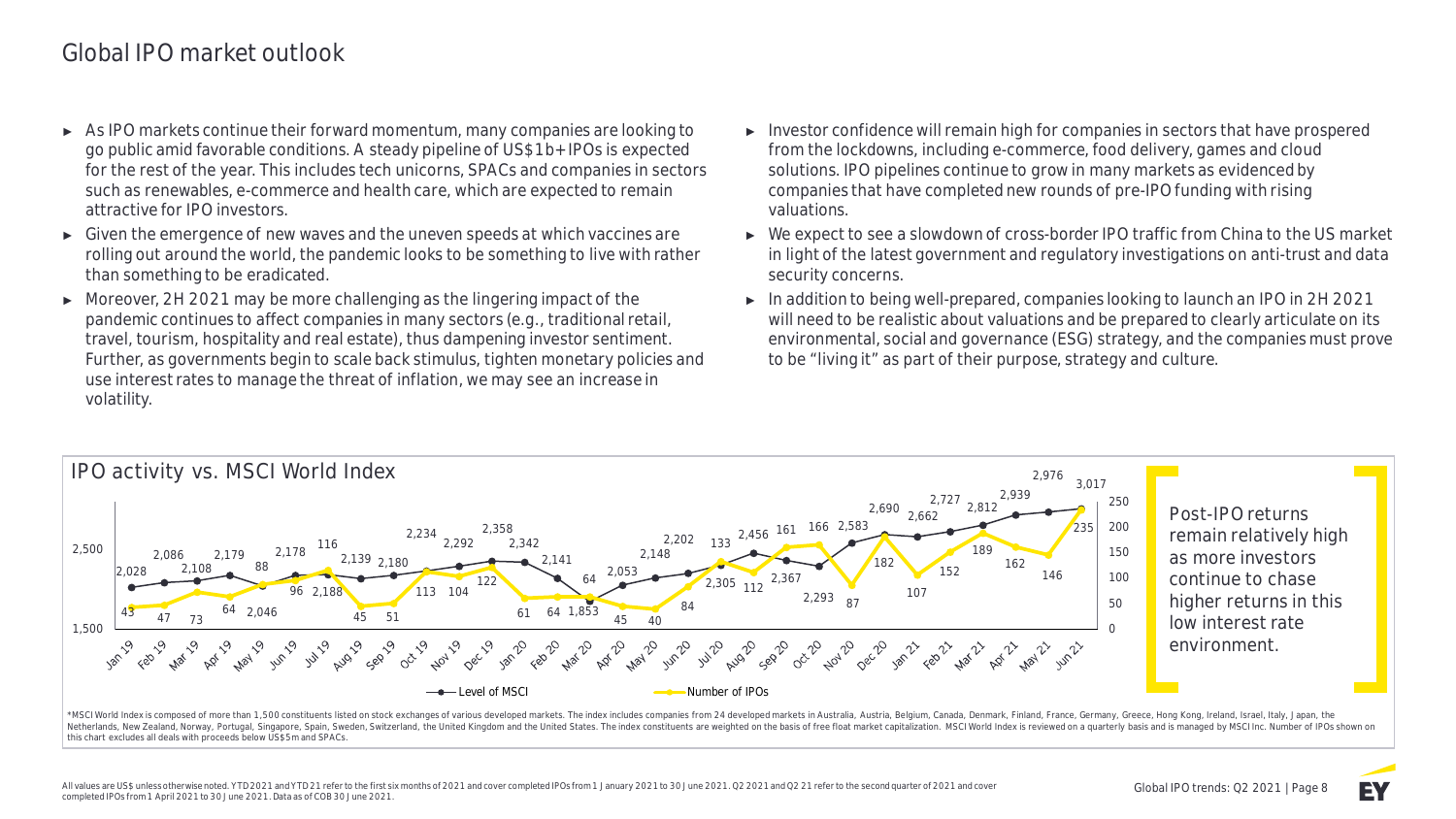## **Implications for IPO candidates**

prepared. They will need to:

- Demonstrate business resilience with innovative business models, supply chain agility, financial strength and be prepared to adjust to the lingering pandemic concerns.
- Be realistic about valuation levels. Be well-prepared to catch the windows of opportunity when they open.
- Conduct extensive pre-marketing and pre-IPO funding, complete with cornerstone investors, to mitigate uncertainty and improve pricing leverage with investors.
- Consider the geopolitical risk and changing regulatory environment.
- Be able to clearly articulate on the ESG strategy and promote diversity in company boards and management teams.
- Consider all options, from an alternative IPO process (e.g., direct listing, merger with SPAC) to an alternative financing method (e.g., private capital, debt or trade sale). In the case of a SPAC merger, do not underestimate the amount of work it will require.

There are a variety of market factors that may impact investor sentiment for IPOs. Pre-IPO companies should analyze how these IPO candidates looking to go public will need to be well **ICC** factors may affect their business, timing and valuations.

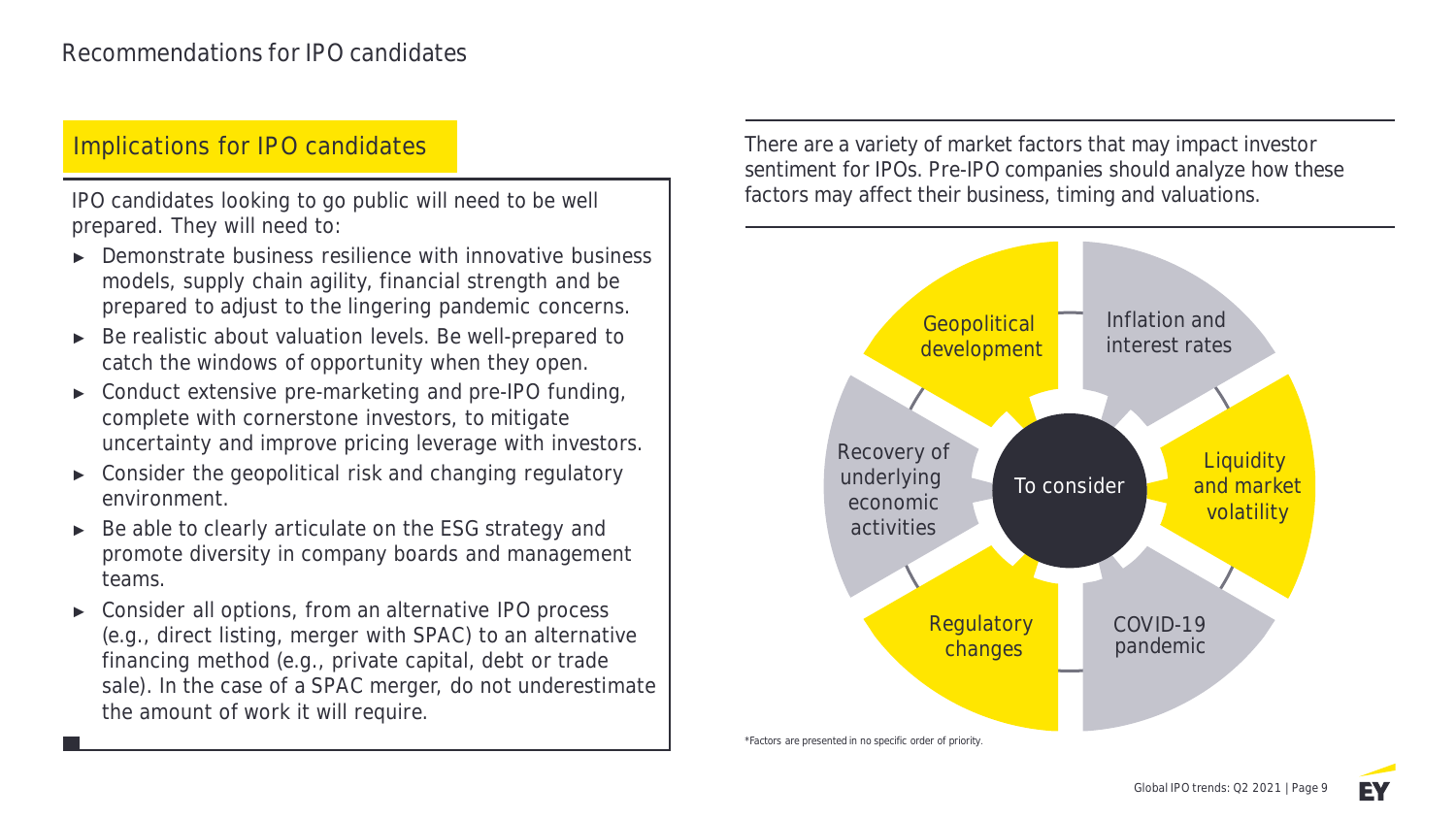# Americas and US IPO market insights

# Exchanges across the Americas sustain robust IPO activity

Americas IPO market maintained robust activity in Q2 2021, driven by record-breaking levels of technology IPOs not seen in more than two decades. Aftermarket performance has not been as strong as 2020, but the IPO pipeline is filling up, indicating a busy mid-year. We anticipate strong activity for the rest of the year supported by the high valuations in the broader market, solid performance of the IPO asset class, along with disruptive companies in traditional industries building the pipeline. **II**<br>Am<br>tech

Rachel Gerring EY Americas IPO Leader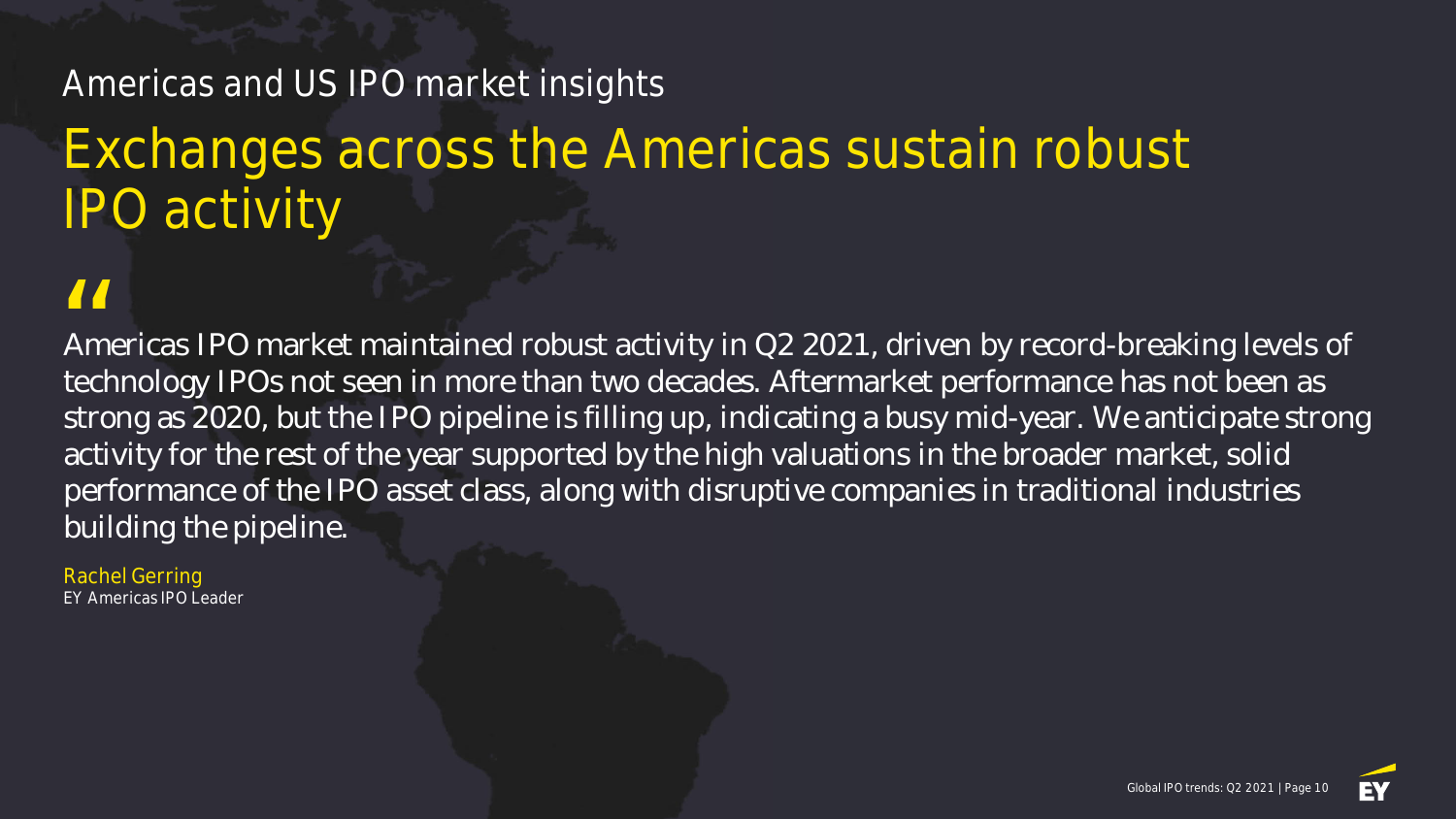# Americas IPO market highlights

- ► Americas IPO markets experienced a record-breaking 1H 2021 (276 IPOs, US\$93.9b), with both number of deals and proceeds reaching their highest points in 20 years. By deal numbers, 1H 2021 surpassed the former record of 1H 2007 by 52%. By proceeds, 1H 2021 exceeded the previous record of 1H 2008 by 147%.
- ► Robust market activity in health care continued, representing 36% of deals in 1H 2021, followed by technology with 31%. By proceeds, technology led the way with 49% of total funds raised, while health care accounted for 23%.
- ► **Brazil's IPO market** maintained its sizzle, with 27 IPOs in 1H 2021, nearly the same number of IPOs for all of 2020 (28 IPOs). While some companies had to price their IPO with discounts or postpone due to recent market volatility, it is expected that there will be several transactions with proceeds close to US\$1b over the coming months. These transactions are expected to help maintain the momentum for IPOs in Brazil, bring international investors to local transactions. Despite the recent increase in interest rates, signs of economic recovery in Q2 and expansion of COVID-19 vaccination will help maintain the high volume of transactions and strengthen the pipeline through the rest of 2021.
- ► **Toronto Stock Exchange (Main Market)** continued its hot streak, completing 23 IPOs in 1H 2021, almost four times over the number of deals completed in 2020 full year. Nearly 40% of the IPOs had proceeds of more than US\$100m as traditional sectors such as industrials and consumer products are attracting investors, alongside health care and technology companies. Well-established companies are filling the pipeline to take advantage of the large investor appetite and momentum in the Canadian IPO market.



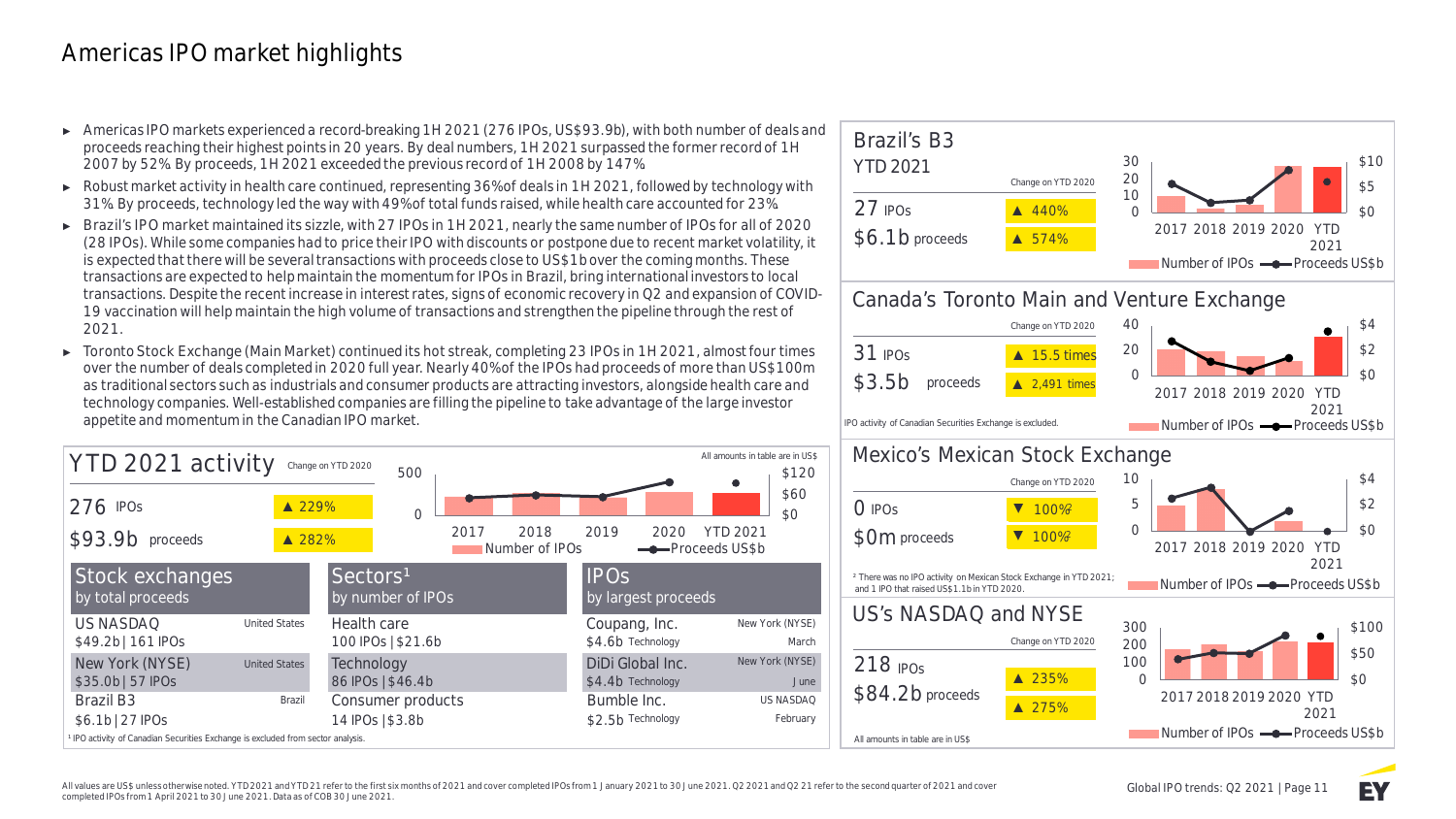# Americas — US IPO market highlights

- ► US IPO market reached record-breaking levels during 1H2021 by both number of deals and proceeds in more than 20 years. After a busy start to 2021, early Q2 2021 activity slowed despite major equity indices reaching new highs. The subdued activity may be attributed to blackout periods at quarter-end, as well as market conditions during the month of May leading to a more selective IPO investing environment. Deal numbers surged in June, with 57 IPOs completed, as companies aimed to complete their deals prior to the 4 July holiday.
- ► Forty-one unicorn companies went public in 1H 2021, accounting for nearly 19% of US listings in 1H 2021, compared with 27 unicorn listings for all of 2020. Four of the unicorns, three in technology and one in financials, went public via direct listings in 1H 2021. Direct listings path to the public market may be attractive for large unicorns with established brand that can drive significant investor demand.
- ► Health care, where the majority is in biotechnology followed by pharmaceuticals and medical devices, continues to surpass technology by number of IPOs while technology leads in proceeds. There was a 57% increase in number of technology IPOs in Q2 2021 with 44 IPOs, compared with Q1 2021. This is the highest number of tech IPOs in a single quarter in at least two decades.
- ► Technology IPO activity has achieved record levels driven by strong valuations and recent technology IPO outperformance. As a result, new technology companies are rapidly filling the IPO pipeline and many others are positioning themselves to file later this year or early next year.

# Outlook

- ► Despite concerns over inflation and mixed job growth figures, investor sentiment in the US is positive as major indices hit record highs.
- ► Even as SPAC IPO activity slows, we expect SPACs to remain a viable listing alternative, particularly given the volume of recent SPAC IPOs that have not yet identified targets.
- ► Following approval for the NYSE in late 2020, the U.S. Securities and Exchange Commission (SEC) recently approved NASDAQ's rule filing to allow companies to conduct direct listings on their market in connection with a primary capital raise. Despite gaining attention over the past few years, direct listings have generally been utilized by companies that were adequately funded. New regulations permitting primary capital raises in a direct listing could broaden the audience for this listing path and could increase frequency.

### 218 IPOs \$84.2b proceeds 38% of IPOs are financial sponsor-backed ▲ 235% ▲ 275% \$0 \$20 \$40 \$60 \$80 \$100  $\Omega$ 50 100 150 200 250 2017 2018 20 2021 Number of IPOs **YTD 2021 activity Change on YTD 2020** 161 IPOs \$49.2b **US NASDAQ** 57 IPOs \$35.0b **New York (NYSE)**

### Cross-border top countries/regions of o



| <b>Sectors</b><br>by number of IPOs                 | <b>IPOS</b><br>largest by proceeds        |                  |
|-----------------------------------------------------|-------------------------------------------|------------------|
| Health care                                         | Coupang, Inc.                             | <b>NYSE</b>      |
| 91 IPOs   \$20.1b                                   | \$4.6b<br>Technology                      | March            |
| Technology                                          | DiDi Global Inc.                          | <b>NYSE</b>      |
| 72 IPOs   \$44.6b                                   | \$4.4b<br>Technology                      | .June            |
| Industrials                                         | Bumble Inc.                               | <b>US NASDAO</b> |
| 8 IPOs   \$4.5b                                     | \$2.5b<br>Technology                      | February         |
| <b>Financials</b>                                   | Playtika Holding Corp.                    | <b>US NASDAQ</b> |
| 8 IPOs   \$2.5b                                     | \$2.2 <sub>b</sub><br>Technology          | January          |
| Consumer staples                                    | Shoals Technologies Group, Inc. US NASDAQ |                  |
| 7 IPOs   \$4.0b<br>All amounts in table are in US\$ | \$2.2 <sub>b</sub><br>Energy              | January          |

### **Performance YTD 2021**

| 19 2020 YTD<br>2021                               | <b>IPO pricing and performance</b>                                           |  |                                                |                                                                                   |  |
|---------------------------------------------------|------------------------------------------------------------------------------|--|------------------------------------------------|-----------------------------------------------------------------------------------|--|
| -- Proceeds US\$b                                 | US markets<br>+ or - indicates change<br>compared with offer price<br>at IPO |  | First-day<br>average return                    | Share price performance since<br>IPO (a.k.a offer-to-current)                     |  |
| POS<br>origin YTD 2021                            |                                                                              |  | $+42.3%$<br>started trading by 30 June 2021    | $+24.6%$<br>First-day and current average returns are mean returns of issuers who |  |
| Greater China<br>34 IPO <sub>S</sub><br>(\$12.5b) | <b>Equity indices</b>                                                        |  |                                                | <b>Volatility index</b>                                                           |  |
| <b>Israel</b>                                     | D.HA                                                                         |  | S&P 500 NASDAO<br>Composite                    | CBOE VIX <sup>®</sup><br>15.8 current                                             |  |
| 8 IPO <sub>S</sub><br>(\$4.1b)                    |                                                                              |  | $+12.7\% +14.4\% +12.5\%$                      | 20.6 YTD average<br>17.7 10-year average                                          |  |
| All amounts in table are in US\$                  |                                                                              |  | + or - indicates change since 31 December 2020 | Current index level is for 30 June 2021                                           |  |
|                                                   |                                                                              |  |                                                |                                                                                   |  |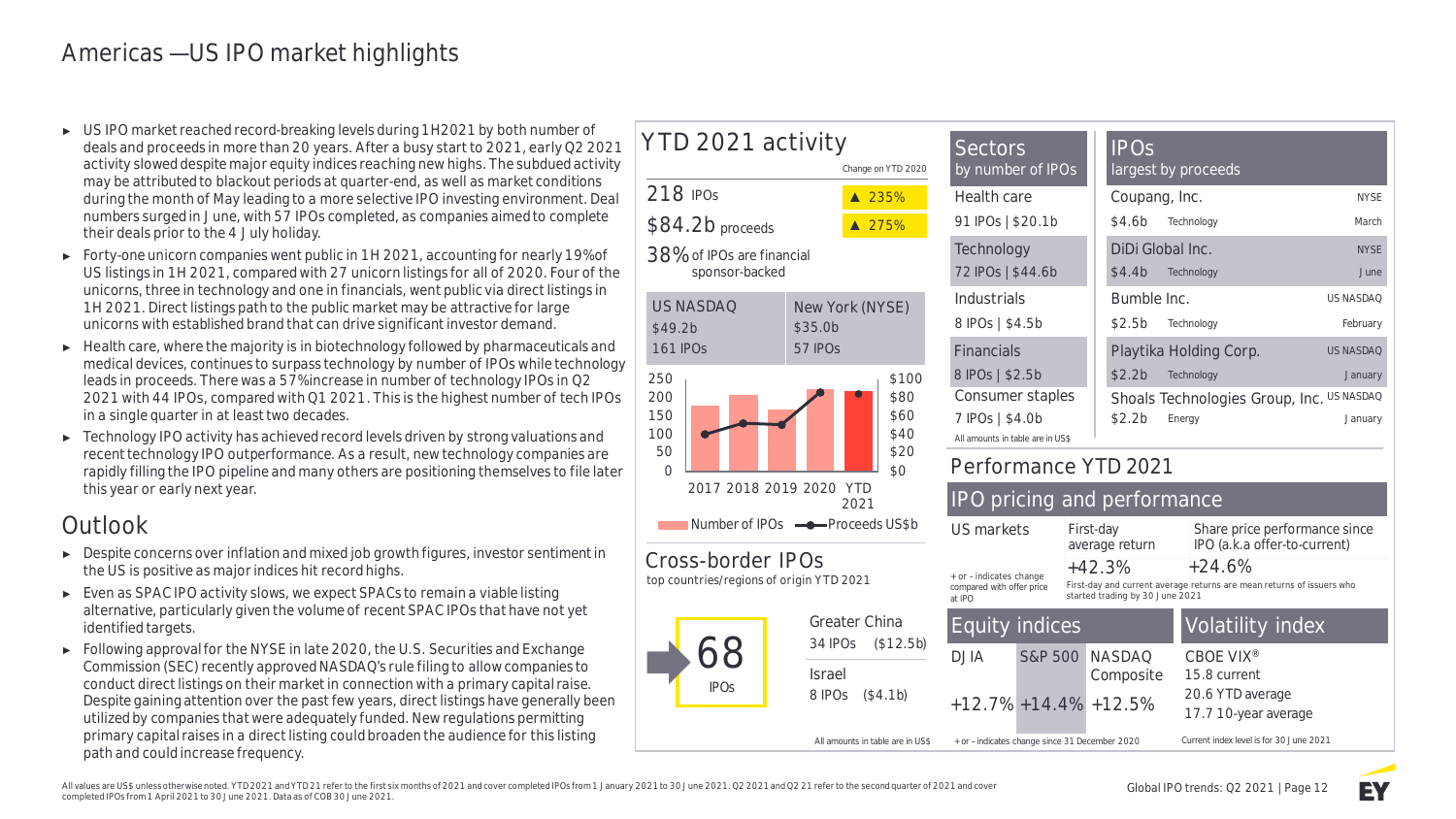# Special purpose acquisition companies (SPACs) IPO market insights While SPAC IPO activity is taking a pause, SPAC mergers will continue to accelerate

While SPAC activity slowed in April due to uncertainty in warrant accounting treatment, saturation in PIPE market and flood of SPAC issuances in Q1 2021, the lull is behind us. Since mid-June, both SPAC formation and merger announcements have been occurring at a normalized pace. This is expected to remain steady in Q3 and should begin picking up toward the end of the year. Increased scrutiny and clarity from the SEC will increase high-quality deals, as the SPAC path to the public market becomes a long-term trend for innovative companies.  $\frac{1}{1}$  Wh in F

### Karim Anani

EY Americas SPAC Leader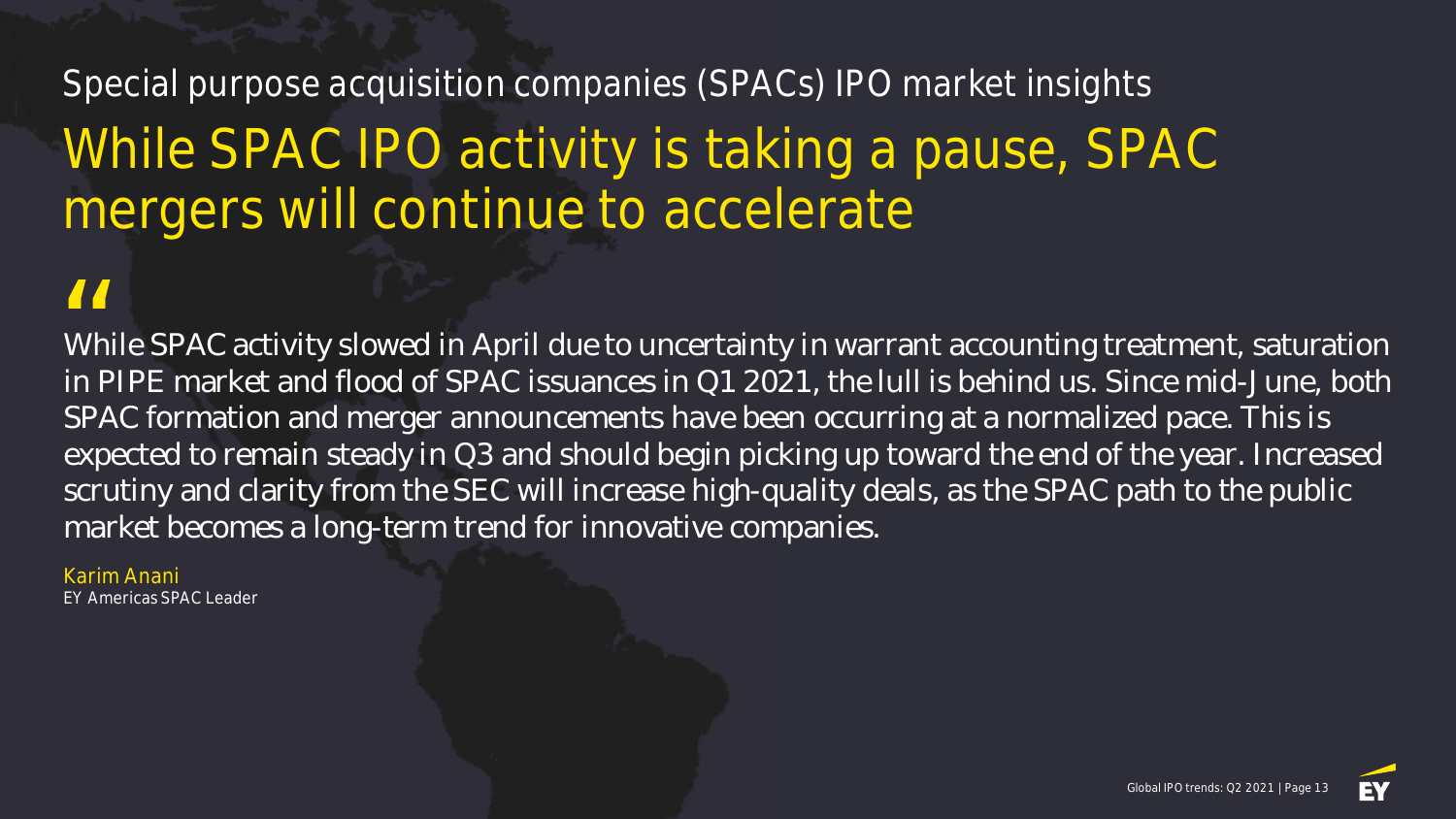### SPAC IPOs

- ► 1H 2021 global SPAC IPO activities already surpassed 2020's record year totals. While the US accounts for the bulk of activity, SPAC IPOs are starting to grow on European exchanges.
- ► Europe's 1H 2021 SPAC IPO deal numbers and proceeds already exceeded full-year 2020 levels. SPAC IPOs accounted for 8% of European exchanges' IPO activity and 10% by proceeds in 1H 2021. Quarterly, European SPAC IPO activity grew slightly, with 15 IPOs completed in Q2 2021 with total proceeds of US\$3.7b, compared to 6 IPOs raising US\$1.7b in Q1 2021.

### SPAC Acquisitions

- ► Of the 634 SPACs that have completed IPOs globally between 2020 and the end of Q2 2021, 182 SPACs have announced acquisitions with total acquisition value of US\$470b by the end of June 2021.
- ► Announced SPAC acquisition activity is also growing at a faster pace, with the number of announced deals and deal values in 1H 2021 already surpassing 2020 full-year levels. US companies were the most active source of SPAC target companies in 1H 2021, followed by European, APAC and Israeli companies.
- ► As of 30 June 2021, there are 452 active SPACs with approximately US\$136.5b in available funds looking for investment. Deal pressure is quickly building as more SPACs are now in the market looking for the limited number of high-quality companies and, as a result, standard transaction terms and valuations have become more competitive and negotiable.

### Outlook

- ► Regulators for EU exchanges have been looking at listing requirements surrounding SPACs. We expect more SPACs on Euronext, Deutsche Börse and NASDAQ OMX exchanges in the coming months.
- ► Although SPAC activity in the UK has been limited as markets await concrete next steps from the Hill Review, US SPACs have been actively courting UK companies, with some UK unicorns choosing a SPAC merger over a local IPO.

# **SPAC IPO activity**

### **YTD 2021**





### **Global SPAC IPO activity**



### **European exchanges SPAC IPO activity**

|                                                     | Number of SPAC IPOs |          | SPAC IPO proceeds<br>US\$m |      |
|-----------------------------------------------------|---------------------|----------|----------------------------|------|
| Stock exchange                                      | <b>YTD 2021</b>     | 2020     | <b>YTD 2021</b>            | 2020 |
| Euronext (Amsterdam, Paris)                         | 9                   | 2        | 2.973                      | 495  |
| NASDAO OMX and First North<br>(Stockholm, Helsinki) | 5                   | $\left($ | 1.038                      |      |
| Deutsche Börse                                      | 3                   | Ω        | 937                        | ∩    |
| London (Main and AIM)                               | 3                   | 4        | 184                        | 46   |
| Borsa Italiana (Main and AIM)                       |                     |          | 269                        | Ω    |

# **SPAC acquisition activity**

**Announced global SPAC acquisitions**



# **Selected YTD 2021 announced SPAC acquisitions**

| Announcement month               | SPAC name                                                      | Target                 | Deal value US\$b | Target sector                              | Target nationality   |  |
|----------------------------------|----------------------------------------------------------------|------------------------|------------------|--------------------------------------------|----------------------|--|
| April                            | Altimeter Growth Corp.                                         | Grab Holdings Inc.     | 34.7             | Technology                                 | Singapore            |  |
| February                         | Churchill Capital Corp. IV                                     | Lucid Motors Inc.      | 17.6             | Industrials                                | <b>United States</b> |  |
| May                              | Soaring Eagle Acquisition Corp.                                | Ginkgo Bioworks Inc.   | 15.0             | Health care                                | <b>United States</b> |  |
| January                          | Social Capital Hedosophia Holdings Corp. V Social Finance Inc. |                        | 12.9             | Technology                                 | <b>United States</b> |  |
| March                            | Thoma Bravo Advantage                                          | ironSource Israel Ltd. | 10.8             | Technoloav                                 | <b>Israel</b>        |  |
| All amounts in table are in US\$ | Source: EY analysis, Dealogic                                  |                        |                  | Figures may not total 100% due to rounding |                      |  |

\*SPAC IPOs in this context refer also to ex-business development and blank check companies but exclude Capital Pool IPOs. SPAC IPO deal numbers and proceeds on this page are excluded from other parts of the Global IPO tren are US\$ unless otherwise noted. YTD 2021 and YTD 21 refer to the first half of 2021 and cover completed SPAC IPOs and traditional IPOs from 1 January 2021 to 30 June 2021. Data as of COB 30 June 2021.

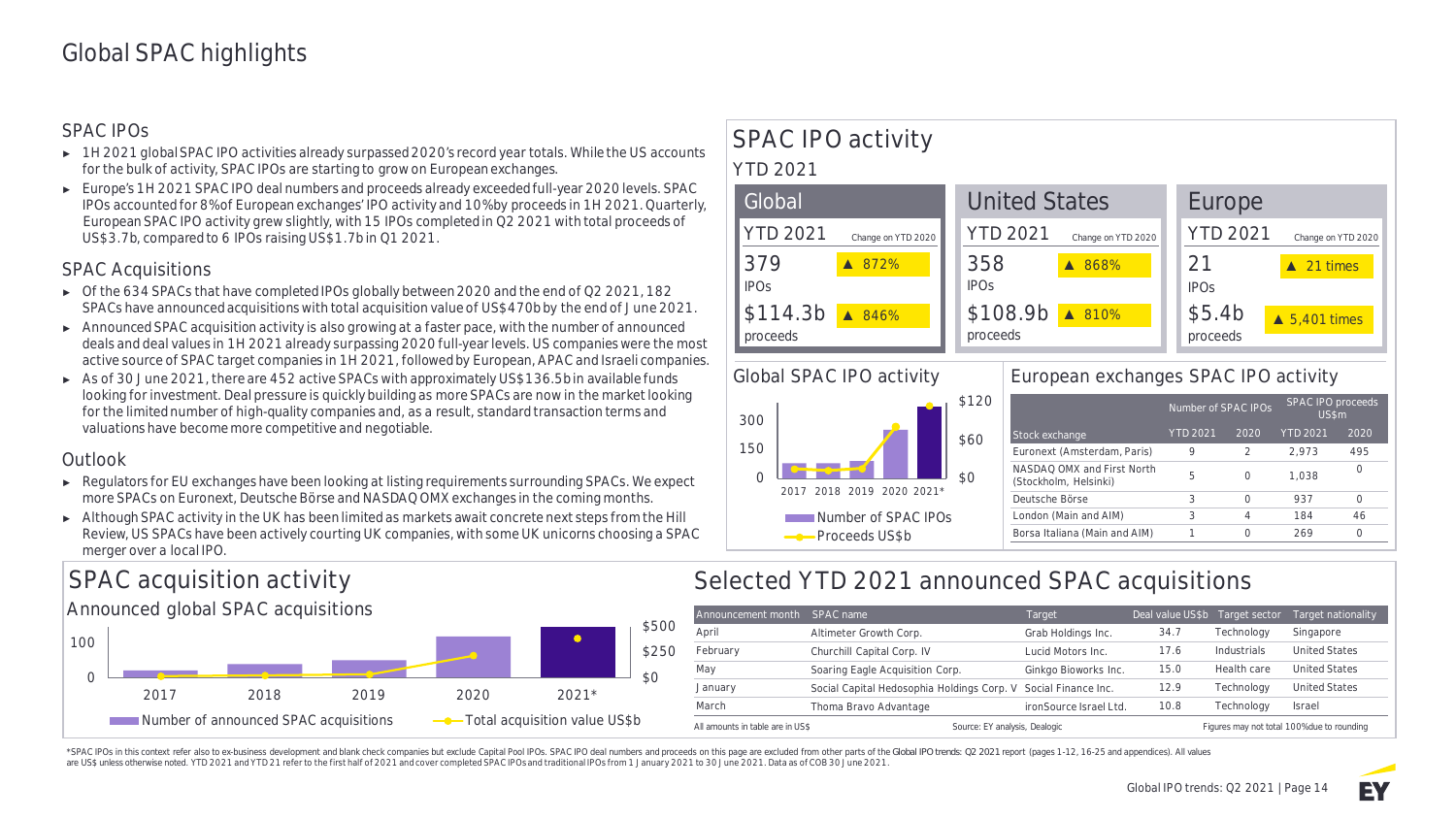- ► SPAC formation slowed during Q2 2021, partly due to the guidance provided by the SEC for all SPAC-related companies regarding the accounting and reporting for their warrants typically issued as part of IPOs. The guidance indicated that in some cases, SPACs should account for the warrants as liabilities rather than as equity. As a result, many SPACs had to restate their financial statements, a process that should have been completed by June 2021.
- ► Compared to the record-breaking 2020 with 248 US SPAC IPOs that raised US\$80.9b and Q1 2021 (299 SPAC IPOs with proceeds of US\$96.9b) which shattered the 2020 record, Q2 2021 saw just 59 SPAC IPOs, which raised US\$12.0b.
- ► Despite a slowdown in SPAC activity, there were 69 SPAC acquisitions announced in Q2 2021. In addition, 39 SPAC acquisitions completed during Q2 2021 with a total acquisition value of US\$81.9b. Twenty-seven of these mergers were completed in June, which is the largest number of deals executed in a single month. As of 30 June 2021, a total of 150 active SPACs were reported to have identified targets.

# **Outlook**

- ► While SPAC formation frenzy has slowed from record levels, the lull caused by the SEC guidance is behind us and deals are being announced daily. SPAC activity is expected to remain steady over the next couple of months, picking up speed in Q3 2021 and toward the end of the year.
- ► There are nearly 300 SPACs on file that have not yet priced; indicating there are SPACs that are rushing to find suitable targets. High-quality target companies could have stronger bargaining power that will enable them to secure more favorable terms.
- ► With more scrutiny from the SEC, along with improved aftermarket performance, we can expect more quality SPAC deals being announced and executed, which is good news for investors.



# **Selected YTD 2021 completed US SPAC acquisitions**

| SPAC name                                                                                                            | Target                                        | Deal value US\$b Sponsor |                                                    | Target sector     |  |
|----------------------------------------------------------------------------------------------------------------------|-----------------------------------------------|--------------------------|----------------------------------------------------|-------------------|--|
| Altimar Acquisition Corporation                                                                                      | Owl Rock Capital Group, Dyal Capital Partners | 12.7                     | Altimar Sponsor, LLC                               | <b>Financials</b> |  |
| Thoma Bravo Advantage                                                                                                | ironSource Israel Ltd.                        | 10.3                     | Thoma Bravo Advantage Sponsor LLC,<br>Thomas Brayo | Technology        |  |
| ARYA Sciences Acquisition Corp. III                                                                                  | Nautilus Biotechnology                        | 9.1                      | ARYA Sciences Holdings III                         | Health care       |  |
| Foley Trasimene Acquisition Corp. II                                                                                 | Paysafe                                       | 9.0                      | Trasimene Capital FT, LP I                         | Financials        |  |
| Social Capital Hedosophia Holdings<br>Corp. V                                                                        | Social Finance Inc.                           |                          | 7.2 SCH Sponsor V LLC                              | Financials        |  |
| All amounts in table are in US\$<br>Source: SPAC Research, SEC filings<br>Figures may not total 100% due to rounding |                                               |                          |                                                    |                   |  |

\*SPAC IPOs in this context refer also to ex-business development and blank check companies but exclude Capital Pool IPOs. SPAC IPO deal numbers and proceeds on this page are excluded from other parts of the Global IPO tren are US\$ unless otherwise noted. YTD 2021 and YTD 21 refer to the first half of 2021 and cover completed SPAC IPOs and traditional IPOs from 1 January 2021 to 30 June 2021. Data as of COB 30 June 2021.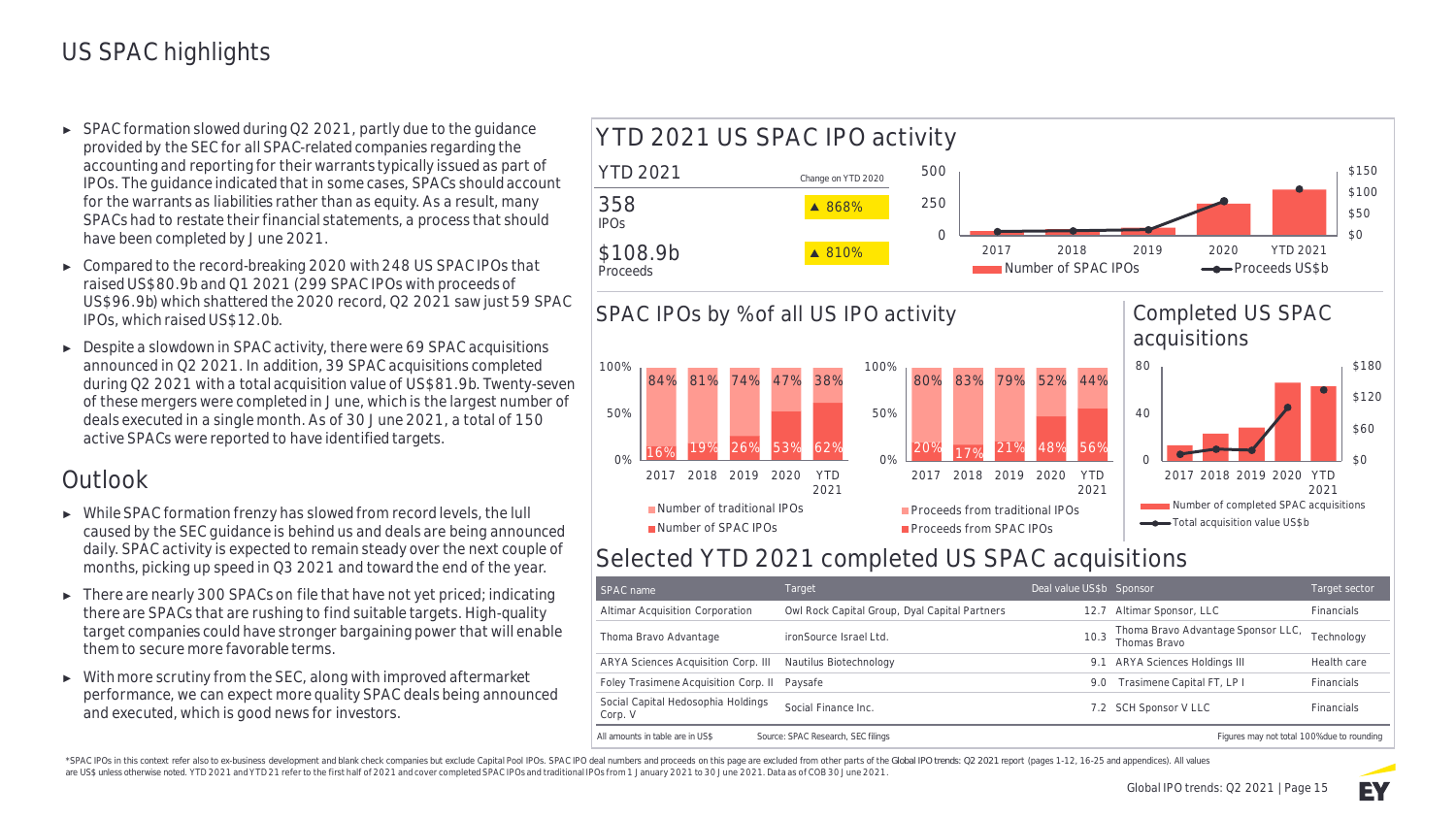# Asia-Pacific

# IPO activity remains steady, despite a slowing pace of growth

While the first half of 2021 has seen sustained IPO activity, post-IPO performance for some companies has been disappointing, even though the company's fundamentals remain sound. Some IPOs currently under water will recover. Companies and investors alike need to be patient as they will be rewarded over the long term based on their strong fundamentals.  $\frac{1}{1}$  Wh con

Ringo Choi EY Asia-Pacific IPO Leader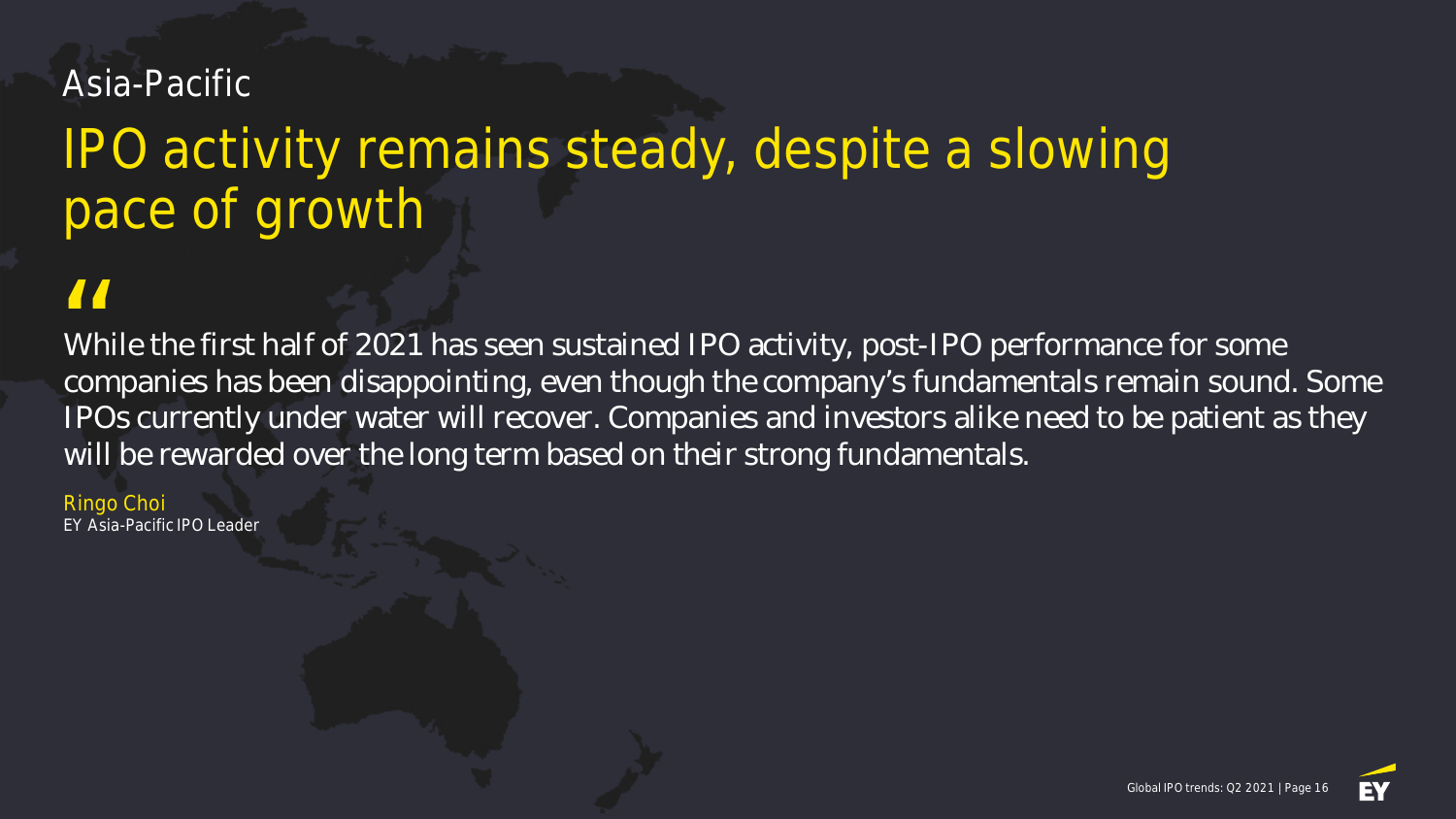# Asia-Pacific IPO market highlights

- ► IPO activity in Asia-Pacific maintained steady momentum throughout 1H 2021, despite resurging waves of the pandemic in some ASEAN countries. Asia-Pacific exchanges saw the highest proceeds for 1H 2021 in more than 20 years, and second highest by deal numbers in more than 20 years. In Hong Kong, the first-day closing stock price for some IPO companies dipped below the initial offering price, raising concerns and a potential adjustment in valuations for IPOs in the months ahead.
- ► **In Greater China,** 1H 2021 IPO activity levels remain very high, with 1H 2021 proceeds being the highest in more than 20 years and deal numbers being the second highest. Hong Kong and Shanghai exchanges ranked third and fourth globally by 1H proceeds, while Shenzhen ranked sixth. Mega IPOs played a key role, with five of the 1H top ten global IPOs launched on Greater Chinese exchanges. The anticipation of reaching herd immunity by the current year end, improved corporate profitability and rising business confidence continue to lift the IPO markets.
- ► **In Japan,** despite a new wave of the pandemic, Q2 2021 deal numbers rose 70%, while proceeds increased 75% compared with Q1 2021. YOY, 1H 2021 IPO numbers rose 59%, while proceeds increased by 374%. Technology accounted for 41% of 1H 2021 IPOs, followed by consumer products (19%), industrials and health care (9% each).
- ► **South Korea** posted two mega IPOs in 1H 2021: SK Biosciences Co., Ltd., which raised US\$1.3b in March, and SK IE Technology Co., Ltd., which raised US\$2.0b in May — the latter was the fifth largest IPO by proceeds globally in Q2 2021.
- ► **In ASEAN,** despite the impact from new waves of the pandemic, YOY deal numbers and proceeds have increased by 23% and 58%, respectively. Thailand saw two mega IPOs came to market in 1H 2021, while one mega IPO was launched on the Philippines Stock Exchange (which is also the largest IPO on record in the Philippines). Some South-East Asian high-growth companies have also proven attractive to US SPACs, with Grab Holdings Inc.'s announcing of a US\$40b SPAC merger deal in the US in April.
- ► **In Australia and New Zealand,** steady economic recovery helped to propel IPO activity, with 1H 2021 IPO volumes rising five times, and proceeds increased by more than 28 times, compared with 1H 2020.

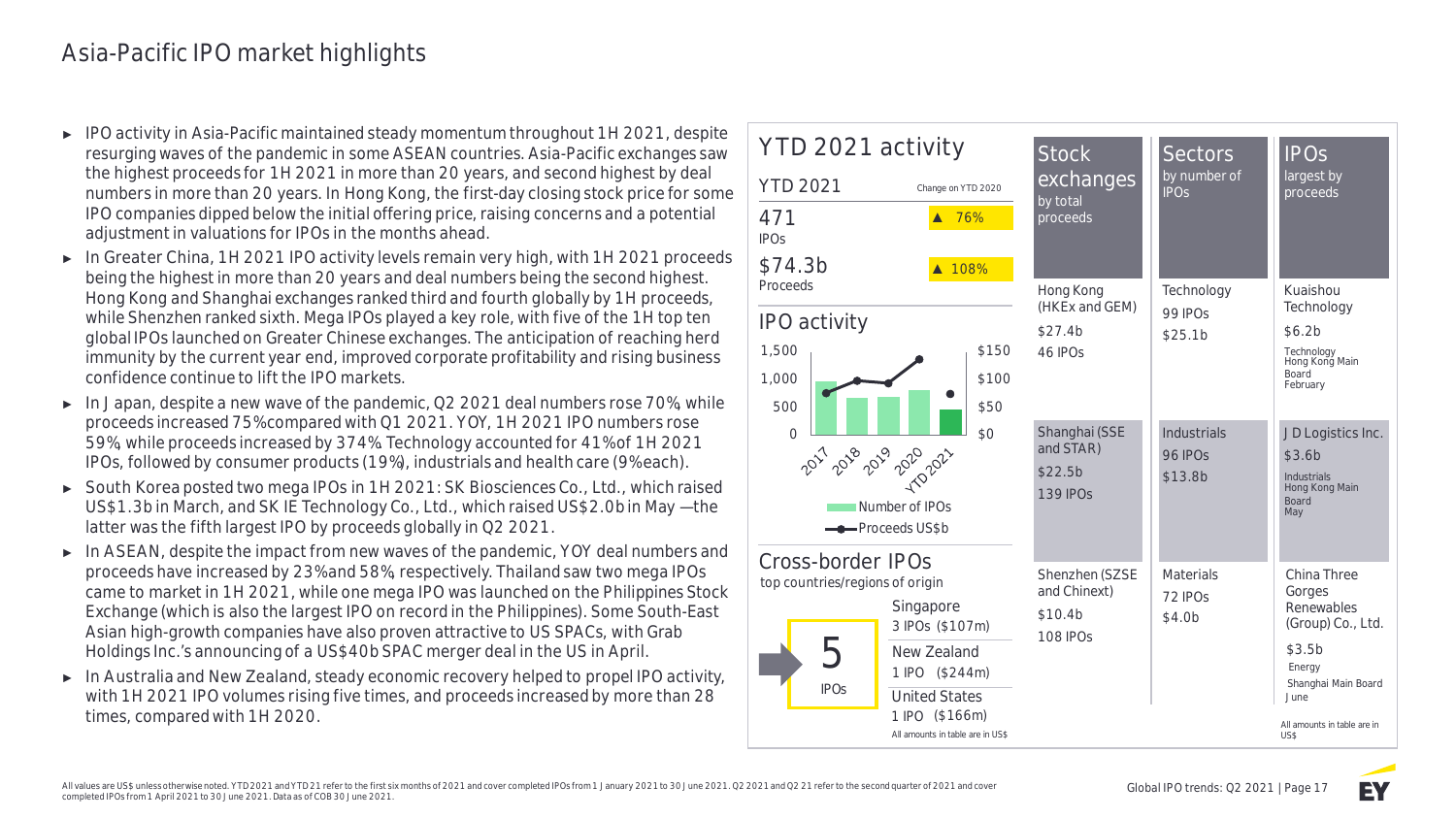# Asia-Pacific IPO market outlook

- ► Overall, we expect investor confidence in Asia-Pacific IPO markets to remain buoyant through the remainder of the year. However, as governments around the world begin to wind down their stimulus programs, there is a risk of potential market adjustments in H2 2021 that could slow down IPO activity.
- ► The most active sectors will continue to be technology, health care and consumer products. Despite a lack of track record profits, there are several sizeable biotech companies in the IPO pipeline that we expect will launch in H2 2021. Meanwhile, as consumers start to spend again and unlock the pent-up demand, consumer products will stand to benefit, positioning them well for IPOs.
- ► **In Greater China,** we expect the cross-border trend of Chinese companies listing on US exchanges to slow down, while those already listed on US exchanges will continue to consider or pursue secondary listings on the HKEx.
- ► **In Japan,** investor confidence and a healthy IPO pipeline should continue to drive IPO activity through 2H 2021, particularly as larger companies that elected to sit on the side lines in 2020 prepare to leap through the open IPO window later this year. We also expect more technology companies to come to the public market.
- ► **In ASEAN,** we expect several mega IPOs in the pipeline to launch in 2H 2021, fueling investor confidence and maintaining the momentum of IPO activity. At the same time, some high-growth companies that may not yet be ready to go public via the traditional IPO route are considering an alternative path through a SPAC merger.
- ► **In Australia and New Zealand,** the robust rebound we saw in Q2 2021 will likely continue well into 2H 2021 as companies are taking advantage of the favorable market conditions.
- ► For companies looking to go public, it is advisable to choose the best location for your IPO, regardless of politics. For those considering a SPAC merger, look at all your options and do your due diligence. All companies, regardless of route or market, will need to strengthen and demonstrate their ESG agenda if they want to be successful in their IPO.

**Equity markets and investor sentiment in the region have been impacted by the pandemic, with post-IPO performance often failing to stay above the first-day pop.**

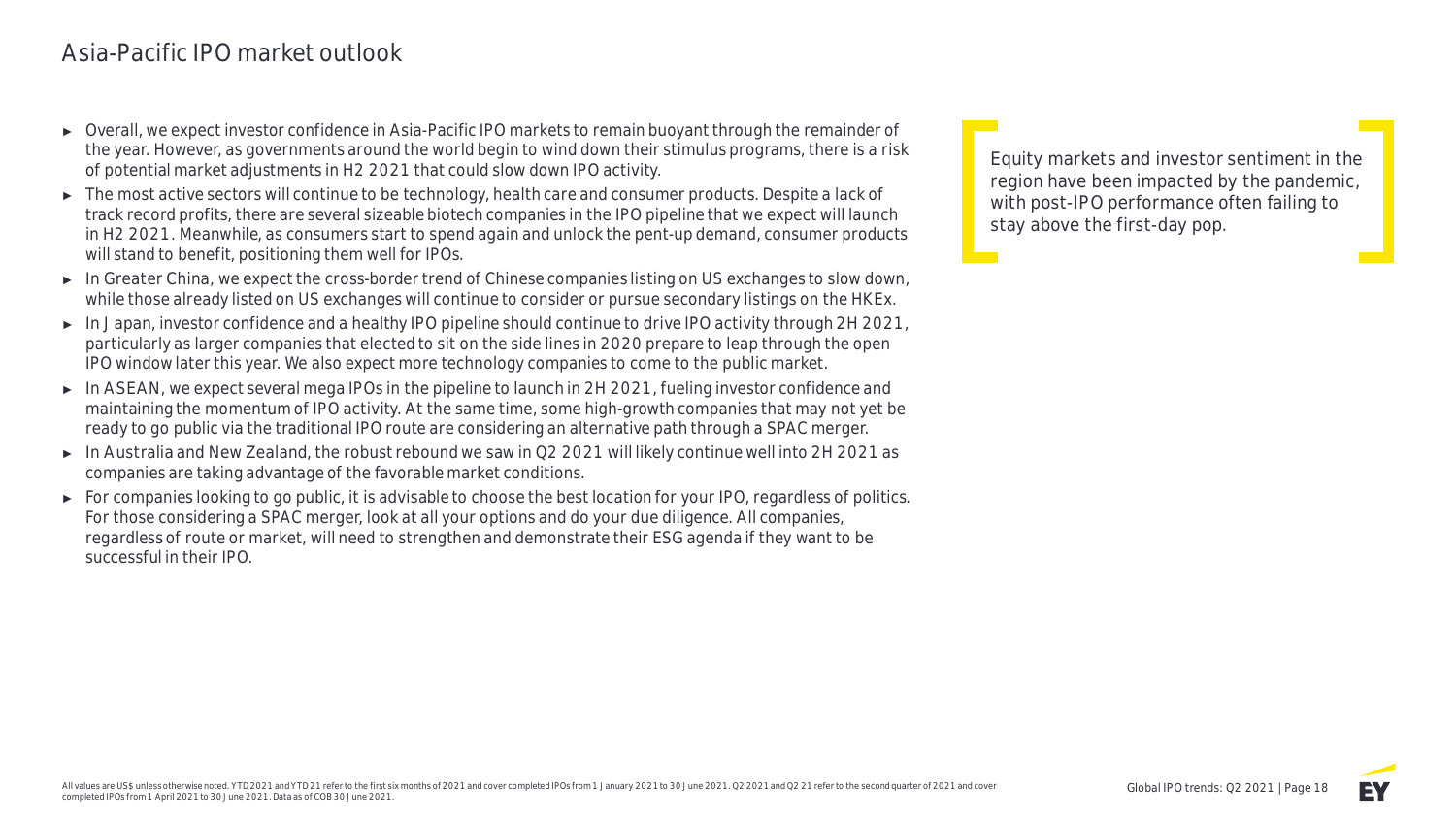# Asia-Pacific — Mainland China and Hong Kong IPO market insights Economic recovery fuels IPO activity in Greater China

Underpinned by capital market liquidity and supportive government policies, IPO activity in the Mainland A-share market and Hong Kong were strong in Q2 2021. While we expect robust IPO performance to continue in 2H 2021, multiple uncertainties remain. The extent to which the pandemic is under control, inflationary and interest rate pressures, geopolitical challenges and exchange rate movements may produce volatility in the months ahead. IPO candidates need to consider various funding options and a have flexible pricing strategy as part of their IPO preparations.  $\frac{1}{\sqrt{\frac{1}{1}}}}$ 

Terence Ho **Greater China IPO Leader**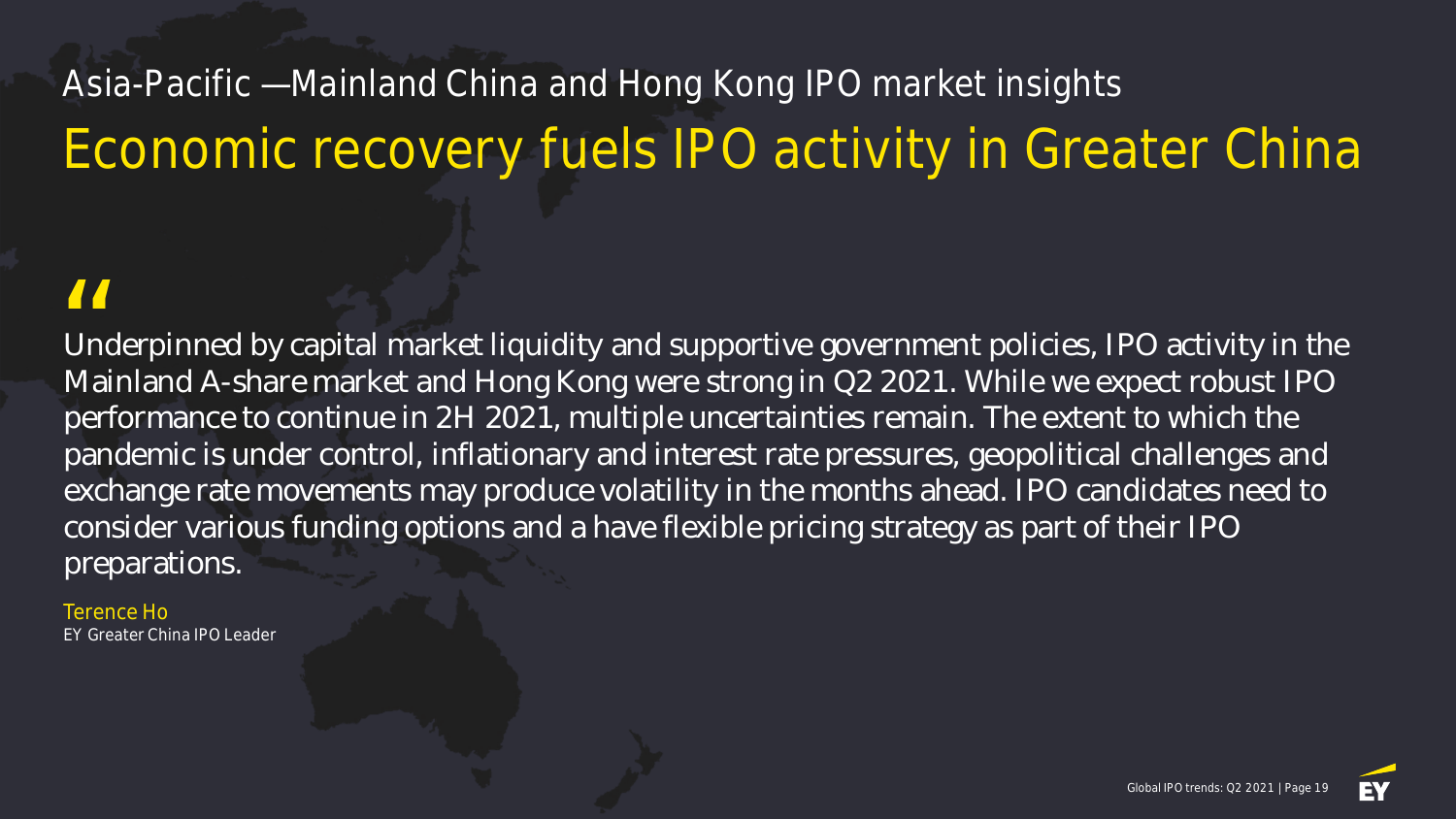- ► **In Mainland China,** 1H 2021 saw the highest first half deal numbers and proceeds in more than 20 years. ChiNext and STAR markets accounted for the largest proportion of IPOs, indicating continued support for new economy companies, while IPO issuance maintained its brisk pace. Mainland China's economic fundamentals continue to recover and return to normal growth. However, consumption has yet to fully recover to pre-pandemic levels and exports still face uncertainty because of lingering pandemic waves around the world.
- ► **In Hong Kong,** unicorns and secondary listing of US-Chinese foreign private issuers (FPIs) continued to drive IPO proceeds in Q2 2021. There were three unicorn IPOs (with total proceeds of US\$7.1b), which included one mega IPO that raised US\$6.2b. More broadly, these results were supported by Hong Kong's strengthening economic recovery. However, the pace of economic recovery in Hong Kong is not balanced, and the overall level of economic activity remains lower than prepandemic levels. In 1H 2021, HKEx also issued a consultation paper on the review of the corporate governance code and other listing rules.
- ► Despite stricter China Securities Regulatory Commission (CSRC) review processes, which came into effect in January 2021, mega IPO activity on Greater China exchanges in 1H 2021 was higher YOY, with eight companies each raising proceeds in excess of US\$1b (compared with three such mega IPOs in 1H 2020).
- ► Technology continued to dominate sector activity by proceeds, representing 38% of Greater China IPO proceeds and 19% of deal numbers. Interestingly, industrials led by deal numbers (26%) and represented 19% by proceeds. Health care ranked third by deal numbers (14%) and proceeds (12%). These active sectors indicate investor interests in both the new economy and more traditional investment opportunities.



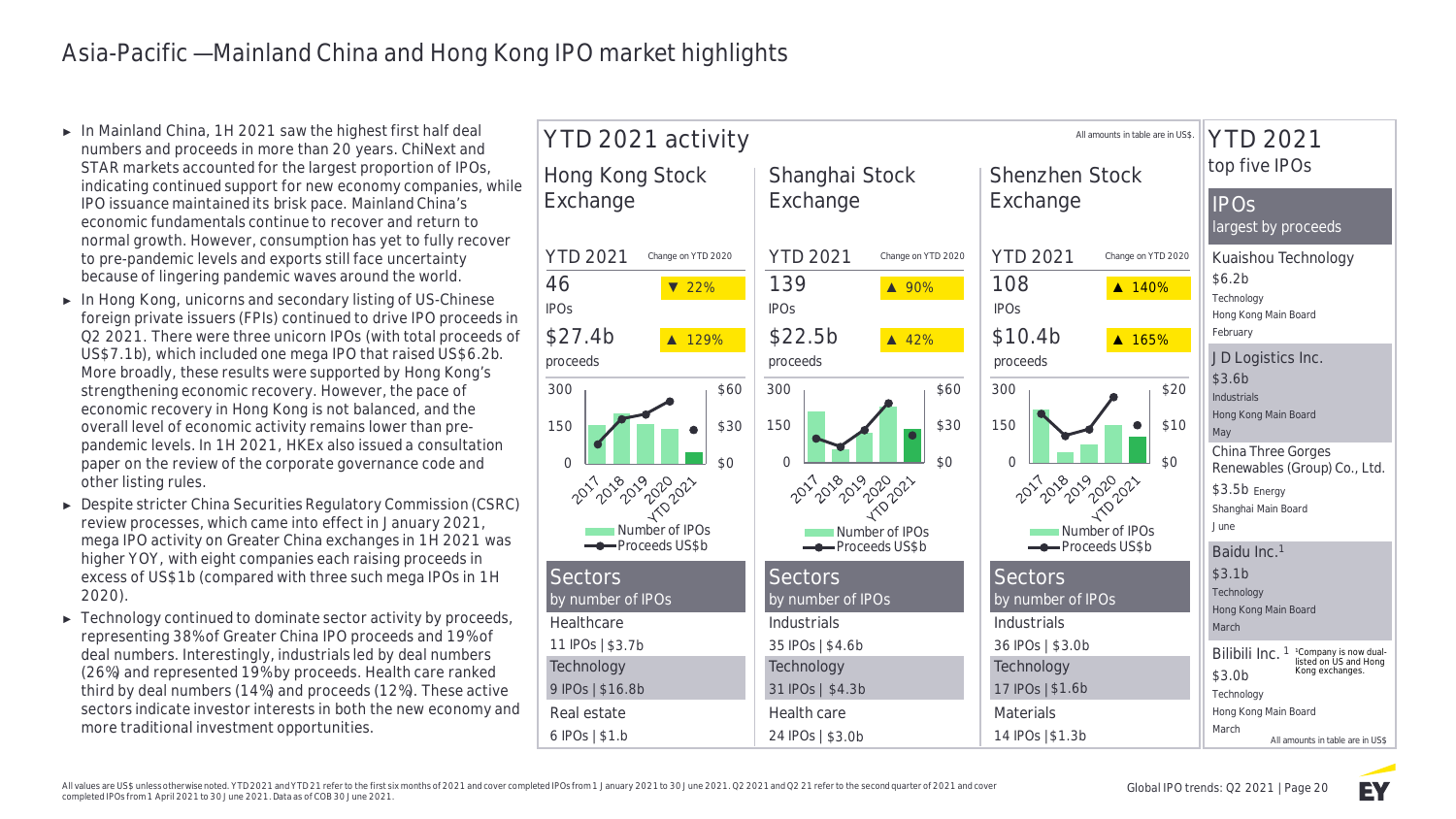# Asia-Pacific — Mainland China and Hong Kong IPO market outlook

- ► **In Mainland China,** although CSRC guidelines adjusted the IPO application vetting process in January 2021 that were expected to temper IPO activity, IPO pipelines reached new highs in Q2 2021. There is a strong demand for companies to go public, driven by the government's policy to support real economy companies and strengthen technology innovation. IPO candidates looking to go public on Mainland China markets are encouraged to pay more attention to the quality of companies and information disclosures.
- ► In May 2021, **HKEx** published its consultation conclusions on two issues: the main board profit requirement; and the review of listing rules relating to disciplinary powers and sanctions. Conclusions focused on market quality and investor protection, resulting in an increase of aggregate profit requirements by 60%, effective 1 January 2022 and the implementation of disciplinary powers and sanctions effective 3 July 2021.
- ► **In Mainland China,** IPO sectors we expect to flourish in 2H 2021 include industrials, materials and technology, media and entertainment and telecommunications (TMT) companies. In Hong Kong, IPO pipelines indicate health care, TMT and real estate will make up the bulk of sector activity in H2 2021.
- ► We expect the cross-border trend of Chinese companies listing on US exchanges to slow down, while those already listed on US exchanges will continue to consider or pursue secondary listings on the HKEx.
- Greater China IPO candidates looking to go public in H2 2021 will need to take into account the new HK\$80m profit requirement that will come into effect for Hong Kong Mainboard IPOs on 1 January 2022. IPO candidates will want to be well-prepared to meet these new requirements.

| <b>IPO</b><br>pipeline |                                                      | vs. March<br>2021 |
|------------------------|------------------------------------------------------|-------------------|
| 176                    | companies are in the CSRC pipeline                   | 156               |
| 216                    | companies have submitted public filings<br>with HKEx | 122               |
| 196                    | companies are in the STAR Market pipeline            | 173               |
| 382                    | companies are in the ChiNext pipeline                | 365               |

**Key factors for a successful listing include considering various funding options that best suit your business; better and early preparations for life as a public company; and have a flexible pricing strategy.**

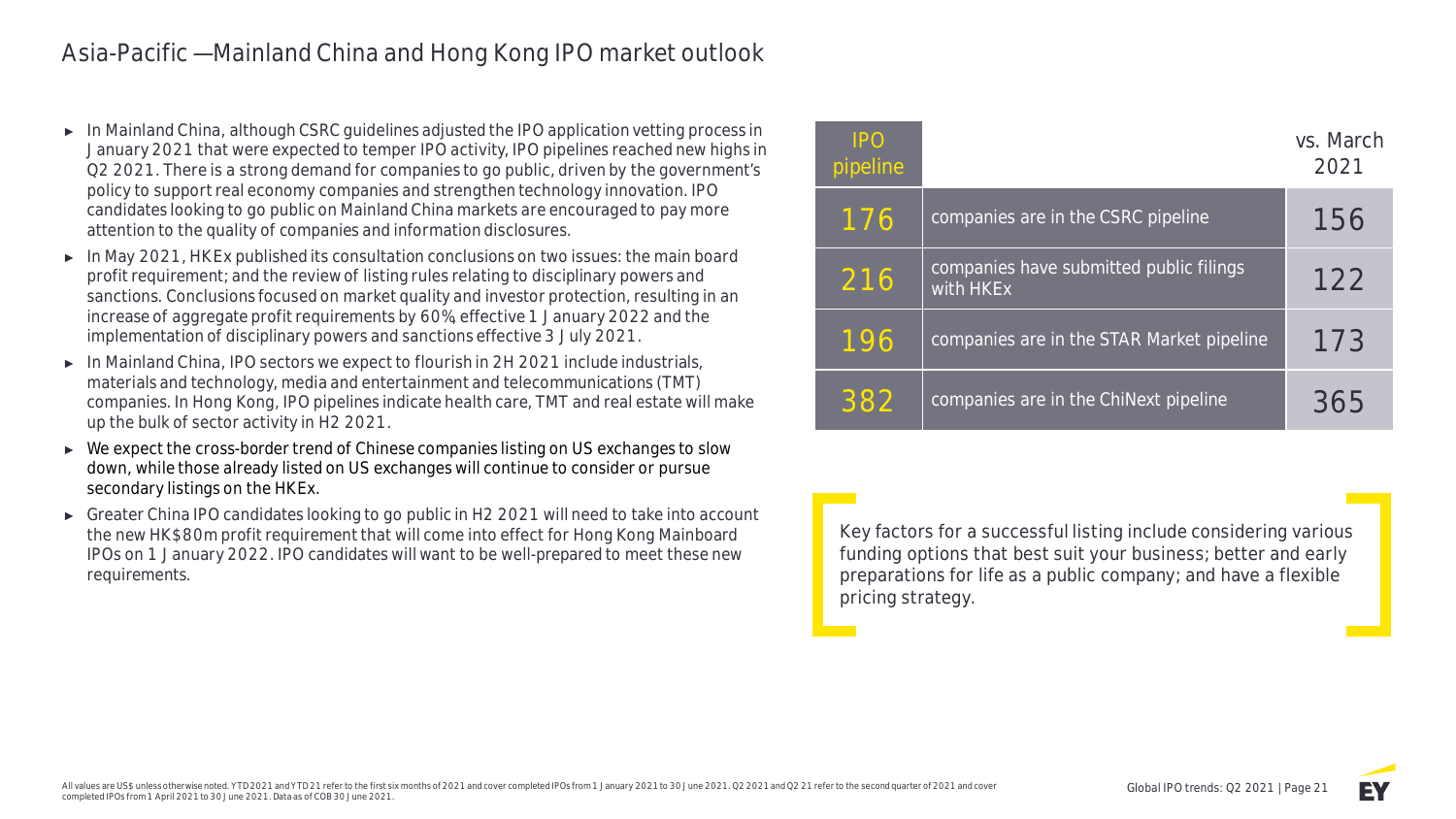# Europe, Middle East, India and Africa EMEIA IPO activity rebounds to normal levels

A spectacular bull run in the equities markets in 1H 2021 led to quadruple the number of IPOs and five times the proceeds year-on-year, we are beginning to see a return to normal in terms of IPO activity. This is backed by positive momentum and investor sentiment, high liquidity in the markets looking for returns and an improved economic outlook. Moreover, a merger with a SPAC is becoming an alternative path for IPO-bound companies to go public. *II*<br>A sp<br>five

Dr. Martin Steinbach EY EMEIA IPO Leader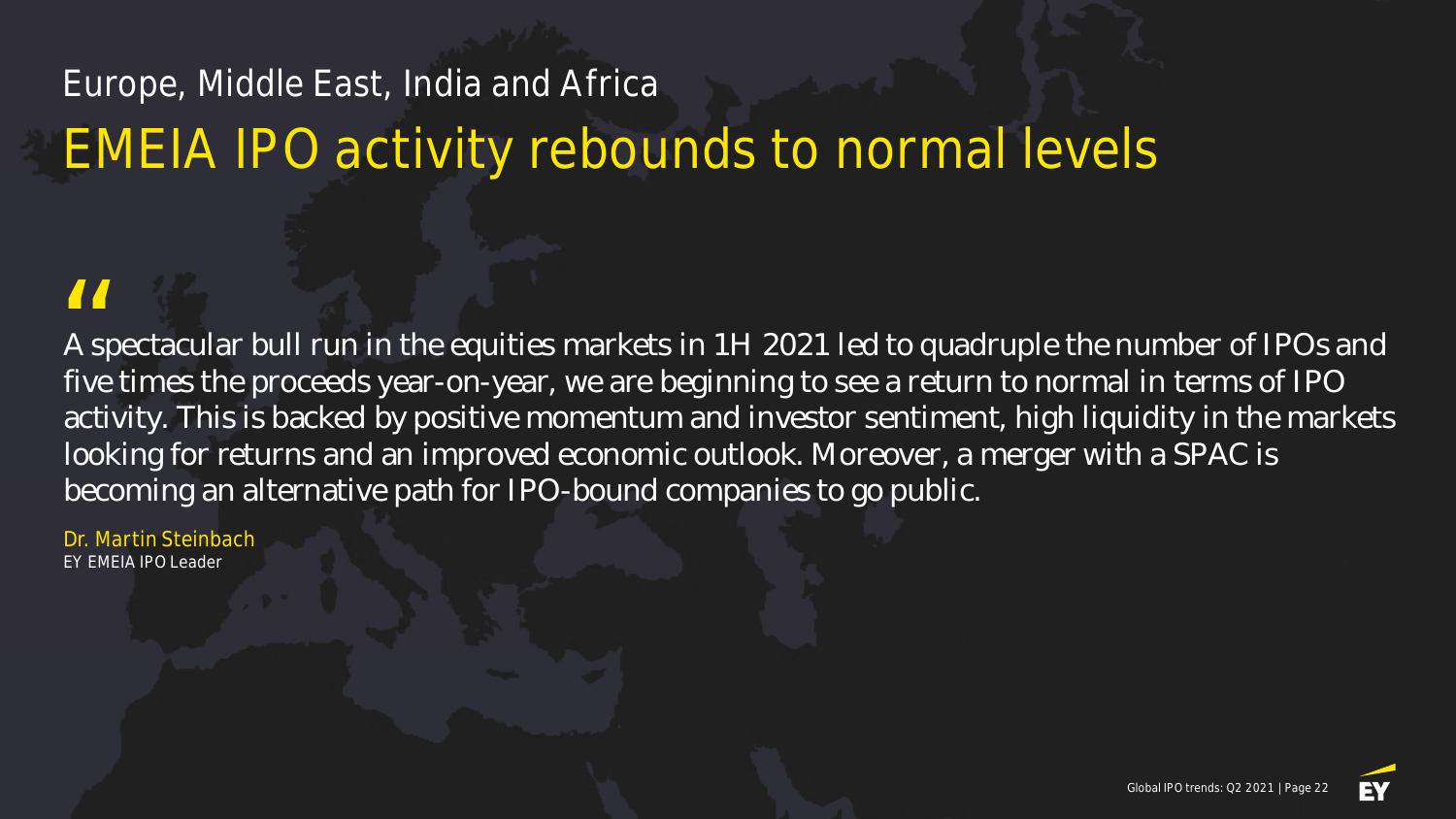# Europe, Middle East, India and Africa IPO market highlights

- ► It has been a successful 1H 2021 for EMEIA as the momentum from Q1 2021 carried into Q2 2021 and IPO deal numbers rose by 325%, while proceeds increased by 430% compared with 1H 2020.
- ► As an export-oriented region, EMEIA is highly impacted by the economic health of both Asia-Pacific and the Americas markets. When their economies and main equities markets declined, EMEIA suffered acutely. Similarly, as Asia-Pacific and Americas fortunes rise, EMEIA fortunes leap ahead.
- ► Technology companies continue to be the investor darlings. However, alternative energy companies are finding favorable attention from investors as well. We attribute this largely to the European Green Deal, which provides an action plan to lead the EU to carbon neutrality by 2050.
- ► As many **European countries** emerge from a third wave and public health restrictions ease, investor sentiment has surged and economic outlook improved further. European IPOs represented three of the top ten global deals in 1H 2021. Three European exchanges were among the top twelve exchanges by deal numbers and accounted for five by proceeds. At the same time, European companies became key targets of US SPACs outside of the US. However, SPAC issuances in Europe are slightly higher, with 21 SPAC IPOs in 1H 2021. This remains in line with historical averages and are relatively low compared with the US levels.
- ► **In the UK,** 1H 2021 IPO numbers and proceeds rose significantly compared with 1H 2020 (a 975% and 385% increase, respectively). Such a strong showing reflects a release of pent-up demand from the last 18 months as companies first waited for the outcome of the UK elections, then Brexit, and then the initial COVID-19 lockdown. Rising levels of IPO activity and rebounding developed economies are feeding positive investor sentiment, with investors now competing to invest in quality IPOs.
- ► **The Middle East and North Africa (MENA)** got off to a steady start in Q1 2021 but declined going into Q2 2021. However, YOY, 1H 2021 volumes were still up 391%, while proceeds increased 124%. Strong investor demand remains in the market, particularly in the Kingdom of Saudi Arabia (KSA), suggesting that IPO activity in the GCC markets will rebound in H2 2021. Moreover, Israel's Tel Aviv Stock Exchange (TASE) saw the highest deal numbers in 1H 2021 (49 IPOs raising US\$1.8b) since 1H 2007.
- ► **In India,** a new wave of the pandemic paused IPO activity in Q2 2021 compared with Q1 2021. However, YOY, 1H 2021 volumes increased 163%, while proceeds increased 245%. During June, there were four large completed IPOs with good gains on its first trading day. Further, there are a significant number of larger IPOs in the pipeline in Q3 2021.



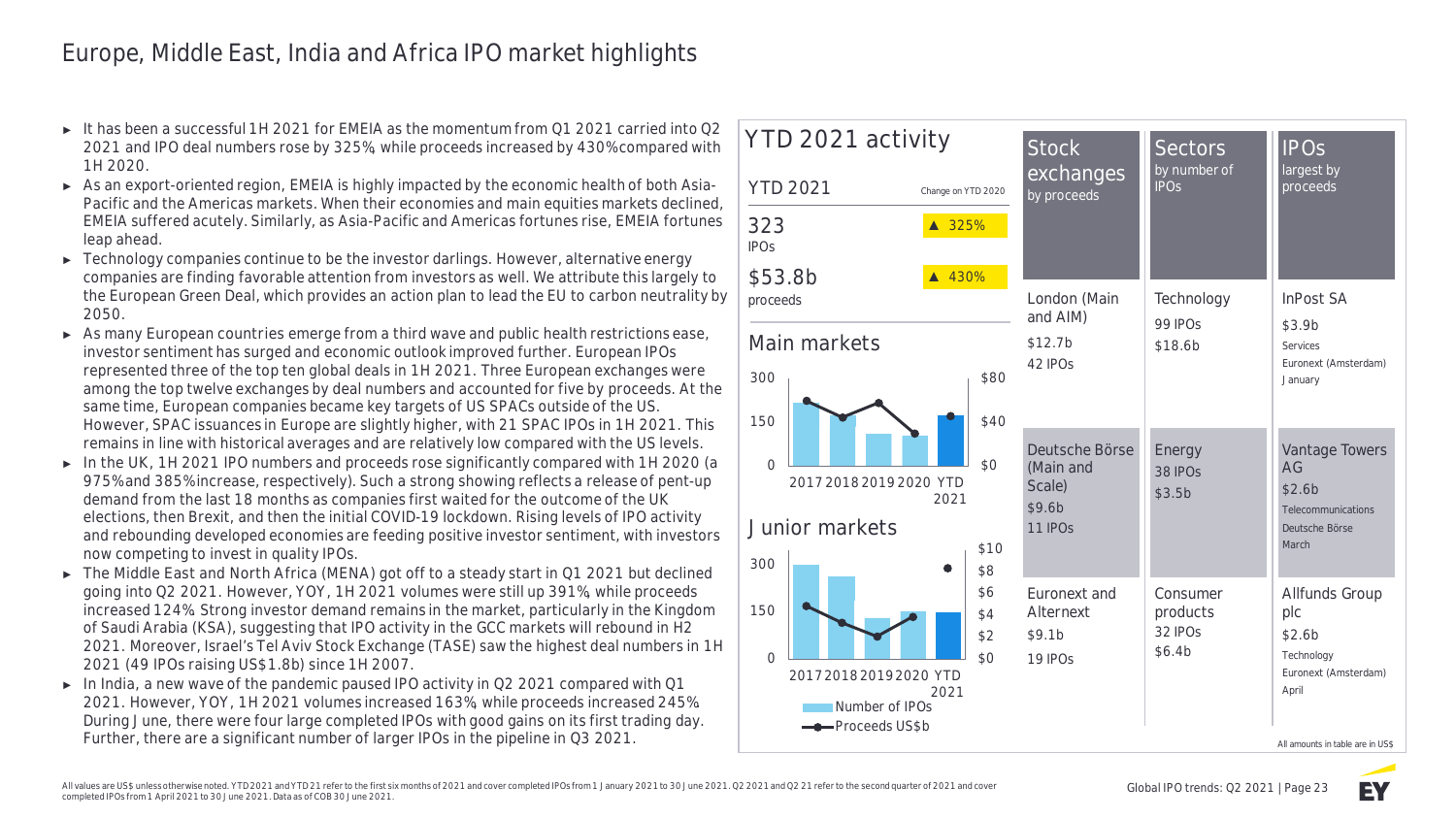- ► Based on the positive momentum from 1H 2021, we expect EMEIA IPO activity to continue to increase in H2 2021 as a number of IPO candidates accelerate their timelines to catch the open transaction window. This sustained upswing is supported by strong rebounds in Americas and Asia-Pacific economies, which raised investor sentiment in EMEIA and led to all-time highs across European and UK equity markets. As valuations remain high and volatility low, we anticipate that EMEIA IPO activity and investor sentiment will remain positive through the rest of the year.
- ► **In Europe,** we expect IPO activity to continue at a brisk pace. This is backed by large transactions on the main European stock exchanges, high valuation, low volatility levels and positive economic outlook in many markets. Risks are related to the success of vaccination programs and the effectiveness of government policies to support the economic rebound. European SPAC issuances will remain sparse until European investors see success stories through a merger with a European company. European investors are also waiting to see how regulators weigh in.
- ► **In the UK**, IPO fundamentals remain strong and pipelines are healthy. However, risks remain. We expect IPO activity to continue at pace but there may be a small short-term hiccup as UK stimulus packages are withdrawn in H2 2021. UK companies will also remain targets for US SPACs hunting for deals. We expect some UK SPAC listings later in the year once the Hill Review findings begin to be implemented.

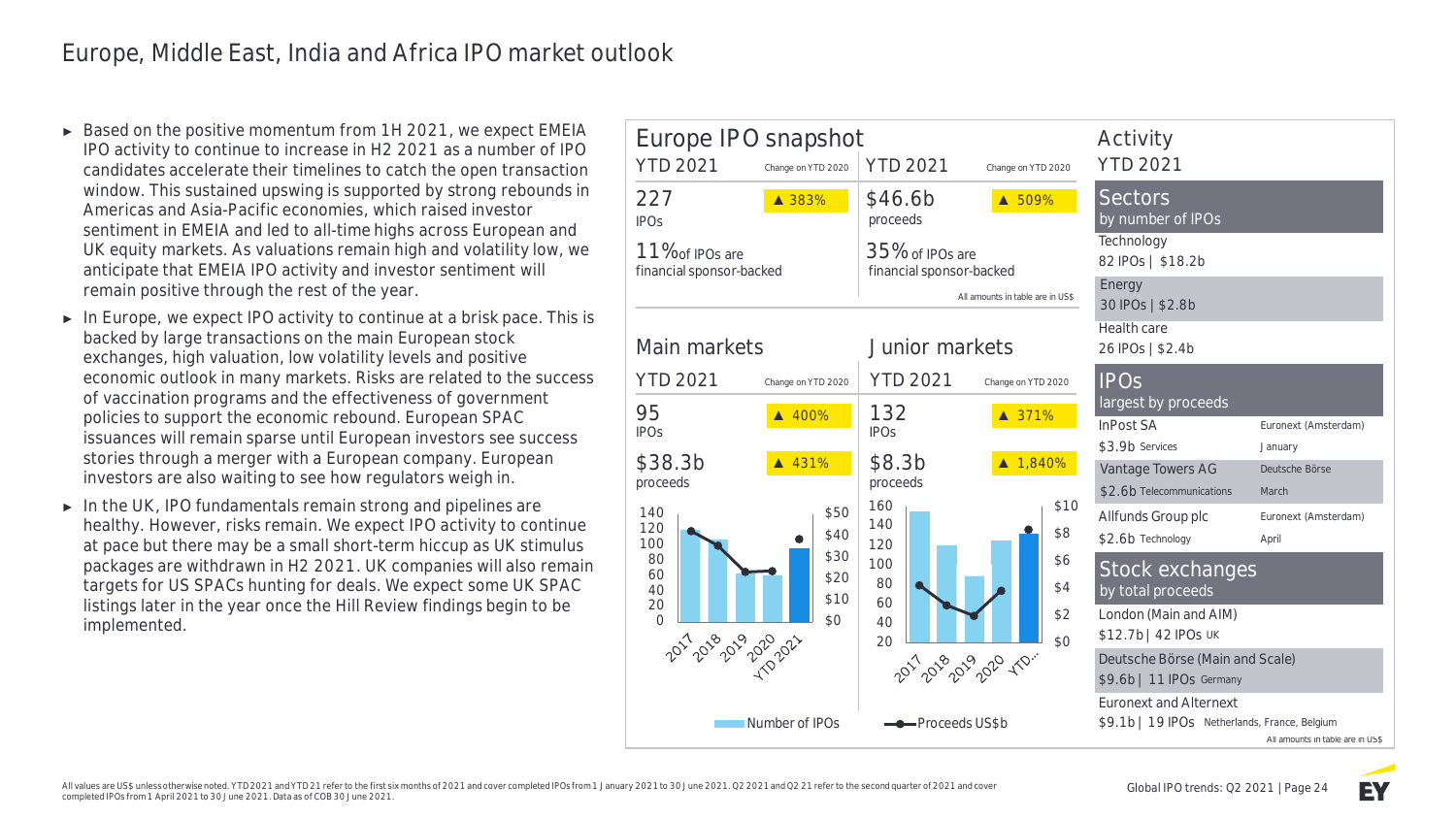# Europe, Middle East, India and Africa IPO market outlook

- ► London is still a favorable destination for technology companies to list but it has fierce competition from the US, where investors are perceived to have a larger appetite for risk. London exchanges also face increasing competition from European exchanges in a post-Brexit environment and although inbound cross-border IPO activity in the UK will continue, it may be at a reduced pace compared to pre-pandemic levels.
- ► **In MENA,** strong IPO pipelines in key MENA markets, coupled with various government initiatives to improve economic factors (particularly in the KSA and the UAE), are likely to bring more IPOs to public markets in the region in 2H 2021. Additionally, there is optimism in the coming quarters due to accelerated vaccine rollouts.
- ► **In India,** investors continue to have a favorable outlook in the short term supported by liquidity, strong performance by Indian companies and a continued focus on regulatory reforms. Like global markets, investors are willing to invest in companies with attractive business models, good corporate governance, quality of management team and fair valuations.
- ► **Across EMEIA,** in addition to technology companies, which will remain investor darlings for the foreseeable future, IPO candidates that can document their resilience to megatrends and are able to demonstrate their commitment to ESG have the best chance of capturing the attention of investors.
- ► Companies considering an IPO in H2 2021 are advised to evaluate all paths that lead to becoming a public company. Do your homework and gain full transparency of both the pros and the cons before making a commitment in any one direction. If you choose an alternate route, such as a SPAC, be prepared to rapidly accelerate your IPO readiness activities.

**European regulators are keeping a close eye on the SPAC phenomenon. In return, SPAC investors and IPO candidates considering a SPAC merger should keep close watch on regulators as they deliberate over the implementation of stricter regulations for SPACs.**

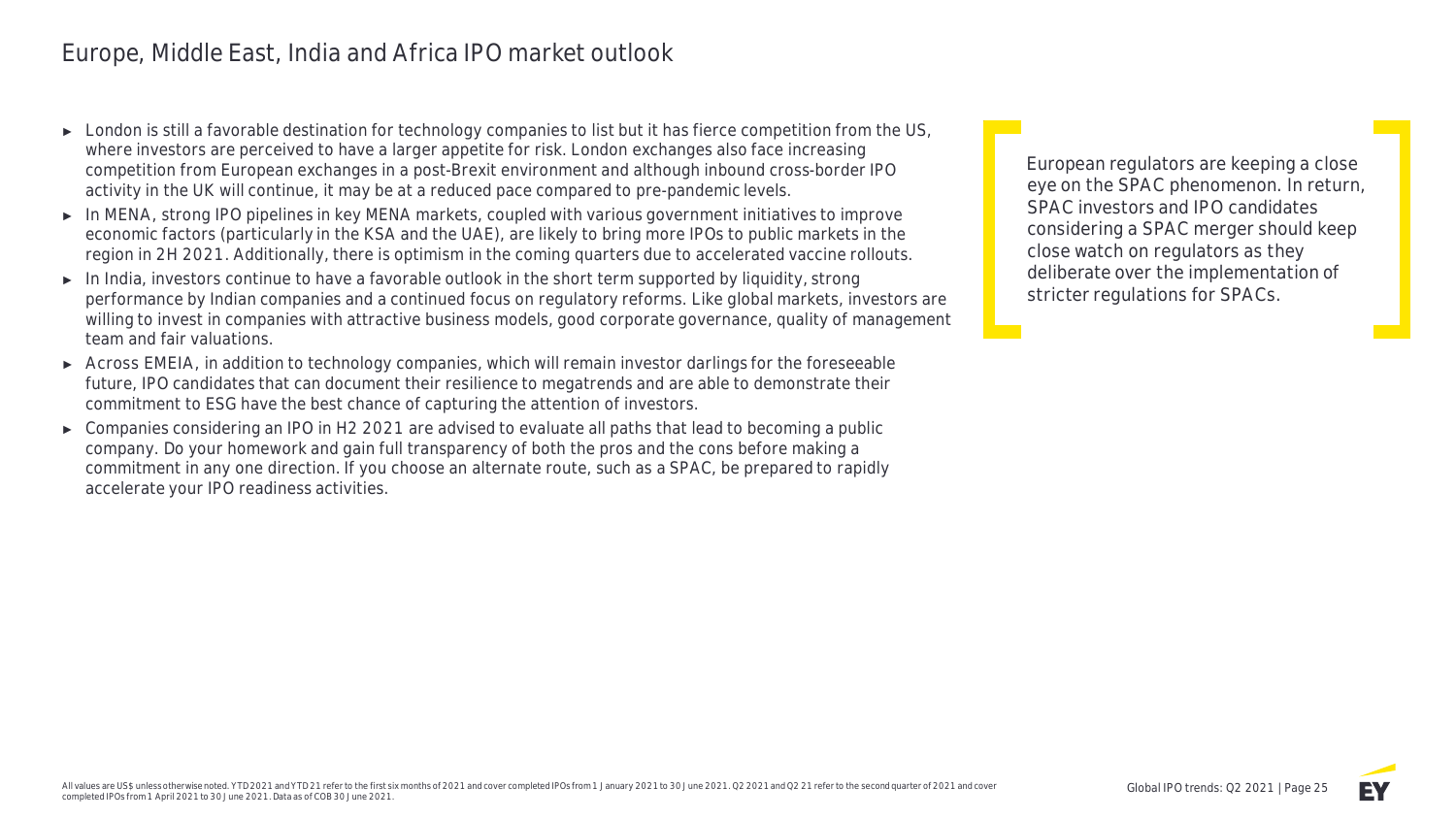

# Is your business story ready for the public spotlight?

As advisors to the ambitious, we audit more companies that go public than any other Big Four organization.

ey.com/ipo #IPOreport

### **. . .**

**All All** 

The better the question. The better the answer. The better the world works.

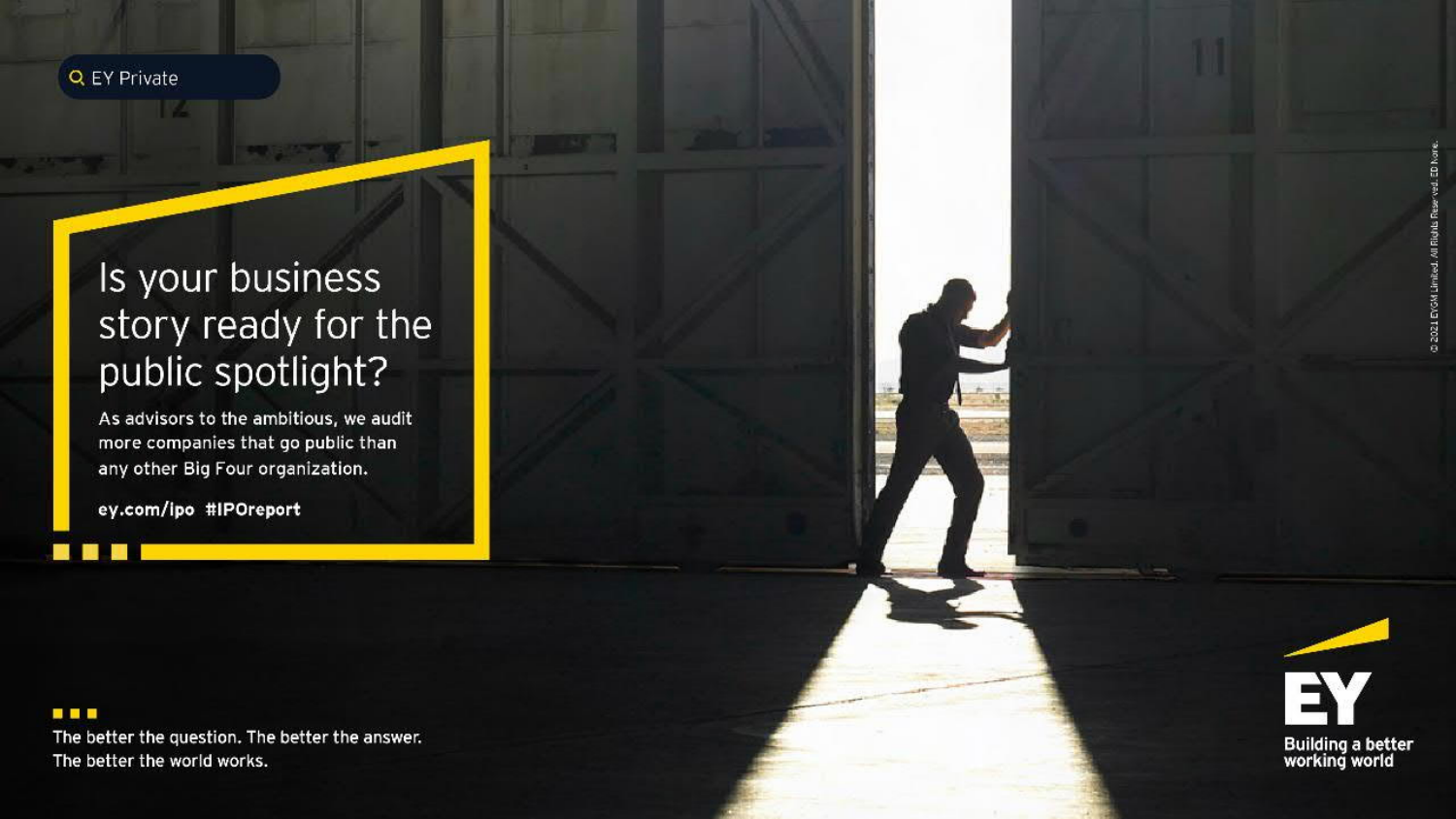# Top 12 stock exchanges

### **By number of IPOs**

|             | Ranking        | <b>Stock Exchange</b>                                     | Number of deals | % of global IPOs |
|-------------|----------------|-----------------------------------------------------------|-----------------|------------------|
|             |                | <b>US NASDAQ</b>                                          | 161             | 15.0%            |
|             | 2              | Shanghai (SSE and STAR)                                   | 139             | 13.0%            |
|             | 3              | Shenzhen (SZSE and ChiNext)                               | 108             | 10.1%            |
|             | $\overline{4}$ | NASDAQ OMX and First North                                | 75              | 7.0%             |
|             | 5              | Australia (ASX)                                           | 67              | 6.3%             |
| $-to$ -date | 6              | New York (NYSE)                                           | 57              | 5.3%             |
| year        | $\overline{7}$ | Tokyo (First Section, Second Section), MOTHERS and JASDAQ | 54              | 5.0%             |
|             | 8              | Tel Aviv (TASE)                                           | 49              | 4.6%             |
| 2021        | 9              | Hong Kong (HKEx and GEM)                                  | 46              | 4.3%             |
|             | 10             | Oslo Bors and Axess                                       | 46              | 4.3%             |
|             | 11             | London (Main and AIM)                                     | 42              | 3.9%             |
|             | 12             | India National (NSE and SME) and Bombay (BSE and SME)     | 42              | 3.9%             |
|             |                | All other exchanges                                       | 184             | 17.3%            |
|             |                | <b>Global IPO Activity</b>                                | 1,070           | 100.0%           |

### **By proceeds**

| Ranking        | <b>Stock Exchange</b>           | Proceeds (US\$b) | % of global IPOs |
|----------------|---------------------------------|------------------|------------------|
|                | <b>US NASDAQ</b>                | 49.2             | 22.2%            |
| 2              | <b>US NYSE</b>                  | 35.0             | 15.7%            |
| 3              | Hong Kong                       | 27.4             | 12.4%            |
| $\overline{4}$ | Shanghai                        | 22.5             | 10.1%            |
| 5              | London                          | 12.7             | 5.7%             |
| 6              | Shenzhen                        | 10.4             | 4.7%             |
|                | Deutsche Börse (Main and Scale) | 9.6              | 4.3%             |
| 8              | Euronext and Alternext          | 9.1              | 4.1%             |
| 9              | NASDAQ OMX and First North      | 6.8              | 3.0%             |
| 10             | Brazil B3                       | 6.1              | 2.8%             |
| 11             | India                           | 4.9              | 2.2%             |
| 12             | Oslo Bors and Axess             | 3.9              | 1.8%             |
|                | All other exchanges             | 24.4             | 11.0%            |
|                | <b>Global IPO Activity</b>      | 222.0            | 100.0%           |

|          | Ranking | <b>Stock Exchange</b>      | Number of deals | % of global IPOs |                                                                         |
|----------|---------|----------------------------|-----------------|------------------|-------------------------------------------------------------------------|
|          |         | Shanghai                   | 233             | 17.1%            |                                                                         |
|          | 2       | <b>US NASDAQ</b>           | 181             | 13.3%            |                                                                         |
|          | 3       | Shenzhen                   | 159             | 11.7%            | $\frac{1}{2}$                                                           |
|          | 4       | Hong Kong                  | 144             | 10.6%            | $\overline{\phantom{a}}$                                                |
|          | 5       | Tokyo                      | 93              | 6.8%             |                                                                         |
| year     | 6       | Australia                  | 75              | 5.5%             |                                                                         |
|          |         | Indonesia (IDX)            | 50              | 3.7%             | $\begin{array}{c c}\n\hline\n\epsilon \\ \hline\n\epsilon\n\end{array}$ |
| $\equiv$ | 8       | NASDAQ OMX and First North | 44              | 3.2%             |                                                                         |
| 2020     | 9       | India                      | 43              | 3.1%             |                                                                         |
|          | 10      | <b>US NYSE</b>             | 43              | 3.1%             | $\begin{array}{c}\n\hline\n\text{1} \\ \hline\n\text{1}\n\end{array}$   |
|          | 11      | Oslo Bors and Axess        | 42              | 3.1%             |                                                                         |
|          | 12      | London                     | 30              | 2.2%             |                                                                         |
|          |         | All other exchanges        | 226             | 16.6%            |                                                                         |
|          |         | <b>Global IPO Activity</b> | 1,363           | 100.0%           |                                                                         |
|          |         |                            |                 |                  |                                                                         |

| Ranking | <b>Stock Exchange</b>      | Proceeds (US\$b) | % of global IPOs |
|---------|----------------------------|------------------|------------------|
| 1       | <b>US NASDAQ</b>           | 55.3             | 20.6%            |
| 2       | Hong Kong                  | 51.2             | 19.1%            |
| 3       | Shanghai                   | 49.6             | 18.5%            |
| 4       | <b>US NYSE</b>             | 30.9             | 11.5%            |
| 5       | Shenzhen                   | 18.3             | 6.8%             |
| 6       | London                     | 11.7             | 4.4%             |
| 7       | Brazil B3                  | 8.5              | 3.2%             |
| 8       | Thailand (SET and MAI)     | 4.9              | 1.8%             |
| 9       | India                      | 4.1              | 1.5%             |
| 10      | Australia                  | 3.8              | 1.4%             |
| 11      | Oslo Bors and Axess        | 3.4              | 1.3%             |
| 12      | Euronext and Alternext     | 3.3              | 1.2%             |
|         | All other exchanges        | 23.0             | 8.7%             |
|         | <b>Global IPO Activity</b> | 268.0            | 100.0%           |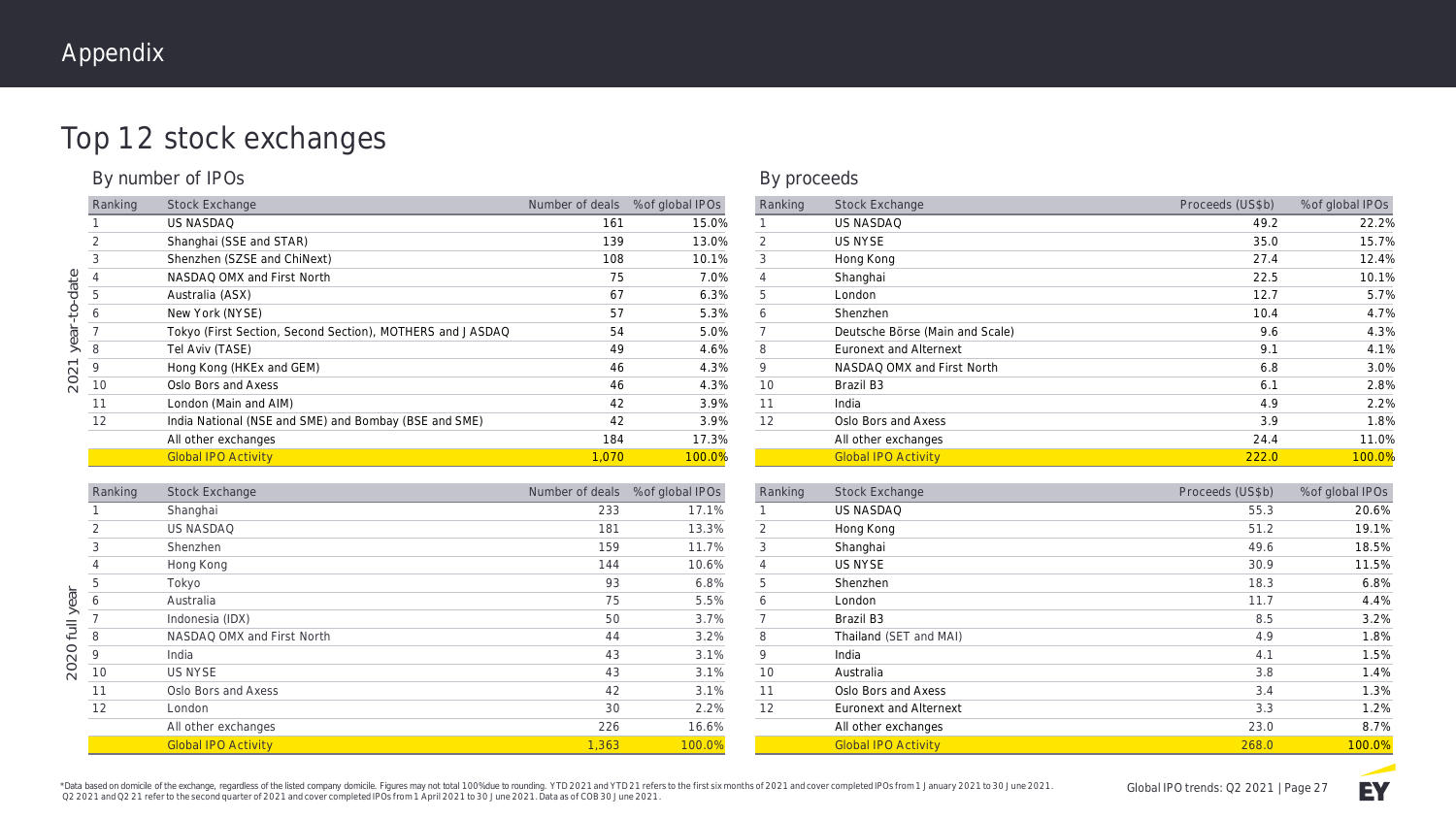# Regional IPO facts and figures: Americas

| Year-to-date comparison |                 |             |                       |             | Quarterly comparison                       |                            |                                               |                                                              |                            |                                               |
|-------------------------|-----------------|-------------|-----------------------|-------------|--------------------------------------------|----------------------------|-----------------------------------------------|--------------------------------------------------------------|----------------------------|-----------------------------------------------|
| Regions/country*        | <b>IPOS YTD</b> | Change YOY% | Proceeds<br>US\$b YTD | Change YOY% | <b>IPOs current</b><br>quarter:<br>Q2 2021 | Change QOQ%<br>(vs. Q2 20) | Change<br>previous<br>quarter%<br>(vs. Q1 21) | Proceeds<br>US\$b current<br>quarter:<br>Q <sub>2</sub> 2021 | Change QOQ%<br>(ys. Q2 20) | Change<br>previous<br>quarter%<br>(vs. Q1 21) |
| US                      | 218             | 235%        | 84.2                  | 275%        | 120                                        | 193%                       | 22%                                           | 42.6                                                         | 181%                       | 2%                                            |
| Canada <sup>1</sup>     | 31              | 182%        | 3.5                   | $>1,000\%$  | 14                                         | 367%                       | (18%)                                         | 2.4                                                          | $>1,000\%$                 | 118%                                          |
| Brazil <sup>2</sup>     | 27              | 440%        | 6.1                   | 574%        | 12                                         | $>1,000\%$                 | (20%)                                         | 2.7                                                          | $>1,000\%$                 | (24%)                                         |
| Mexico <sup>3</sup>     | 0               | (100%)      | 0.0                   | $(100\%)$   | 0                                          | $(100\%)$                  | <b>NA</b>                                     | 0.0                                                          | (100%)                     | <b>NA</b>                                     |
| Americas                | 276             | 229%        | 93.9                  | 282%        | 146                                        | 217%                       | 12%                                           | 47.7                                                         | 193%                       | 3%                                            |

<sup>1</sup> In YTD 2021, there were 31 IPOs on Toronto Stock Exchange and TSX Venture Exchange that raised US\$3.5b. Whereas in Q2 2021, there were 14 IPOs on Toronto Stock Exchange and TSX Venture Exchange that raised US\$2.4b. In Exchange and TSX Venture Exchange, while there were three IPOs on Canadian Securities Exchange that raised US\$3m combined.

<sup>2</sup> In YTD 2021, there were 27 IPOs that raised US\$6.1b in total on Brazil's B3 exchange. Whereas, there were 12 IPOs that raised US\$2.7b in Q2 2021, there was one IPO that raised US\$51m in total during Q2 2020.

3 In YTD 2021, there were no IPOs on Mexican Stock Exchange. There was one IPO in Q2 2020, that raised US\$1.1b and no IPOs in Q1 2020.

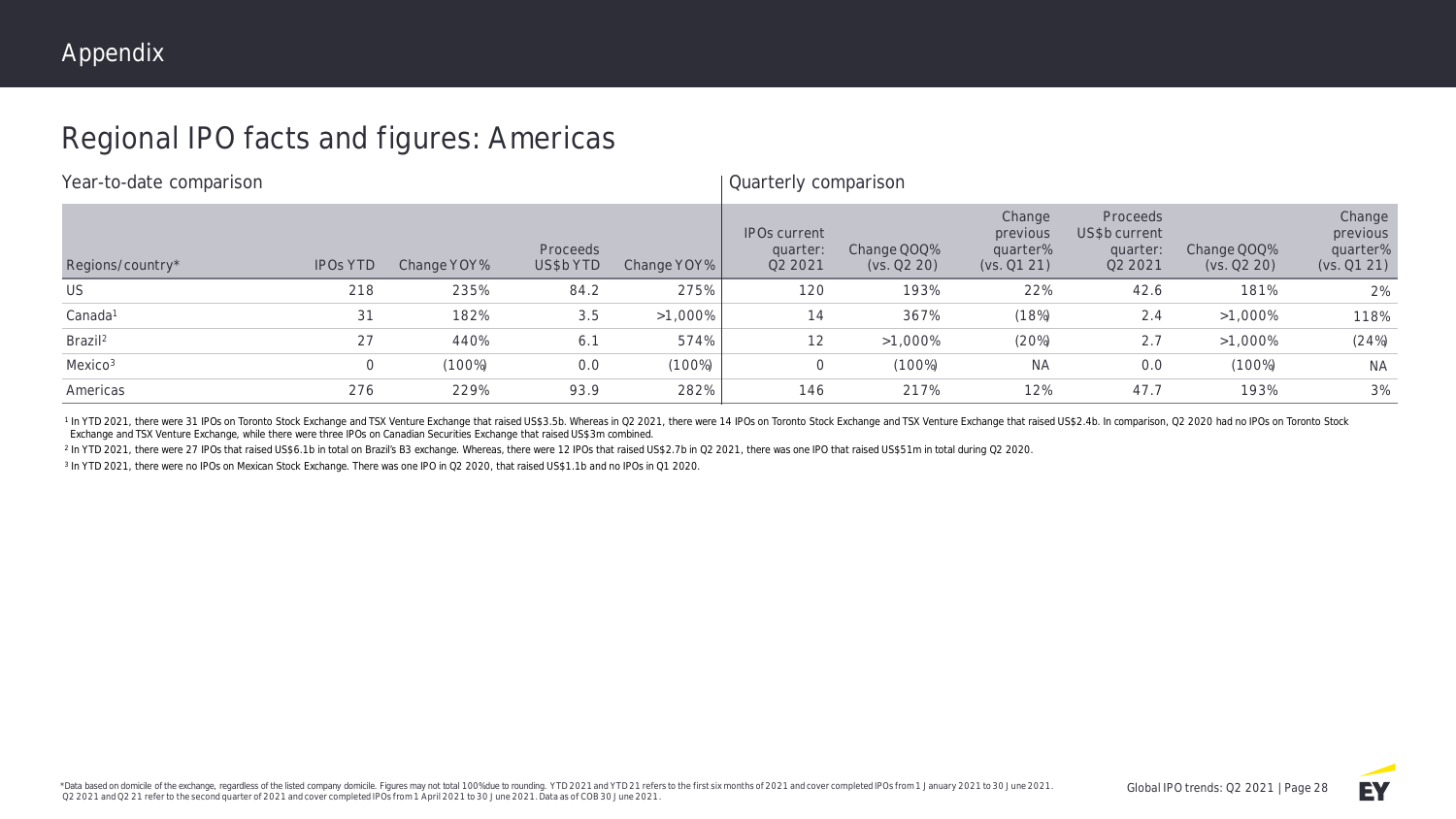# Regional IPO facts and figures: Asia-Pacific

| Year-to-date comparison    |                 |             |                             |             |                                            | Quarterly comparison       |                                               |                                                  |                            |                                               |  |  |  |
|----------------------------|-----------------|-------------|-----------------------------|-------------|--------------------------------------------|----------------------------|-----------------------------------------------|--------------------------------------------------|----------------------------|-----------------------------------------------|--|--|--|
| Regions/country*           | <b>IPOS YTD</b> | Change YOY% | <b>Proceeds</b><br>US\$bYTD | Change YOY% | <b>IPOs current</b><br>quarter:<br>Q2 2021 | Change QOQ%<br>(vs. Q2 20) | Change<br>previous<br>quarter%<br>(vs. Q1 21) | Proceeds<br>US\$b current<br>quarter:<br>Q2 2021 | Change QOQ%<br>(vs. Q2 20) | Change<br>previous<br>quarter%<br>(vs. Q1 21) |  |  |  |
| Indonesia                  | 22              | (19%)       | 0.5                         | 113%        | 11                                         | 22%                        | O%                                            | 0.3                                              | 414%                       | 33%                                           |  |  |  |
| Thailand                   | 15              | 650%        | 2.9                         | 28%         | 10                                         | <b>NA</b>                  | 100%                                          | 1.3                                              | <b>NA</b>                  | (21%)                                         |  |  |  |
| Singapore                  | 3               | (50%)       | 0.2                         | (52%)       | $\overline{2}$                             | 100%                       | 100%                                          | 0.0                                              | 21%                        | (92%)                                         |  |  |  |
| Malaysia                   | 12              | 71%         | 0.1                         | 108%        | 8                                          | <b>NA</b>                  | 100%                                          | 0.1                                              | <b>NA</b>                  | 17%                                           |  |  |  |
| Philippines                | $\overline{2}$  | 100%        | 1.3                         | $>1,000\%$  | 1                                          | O%                         | O%                                            | 1.0                                              | $>1,000\%$                 | 270%                                          |  |  |  |
| Asean <sup>1</sup>         | 54              | 23%         | 5.0                         | 58%         | 32                                         | 167%                       | 45%                                           | 2.7                                              | $>1,000\%$                 | 11%                                           |  |  |  |
| Mainland China             | 247             | 109%        | 32.9                        | 66%         | 147                                        | 119%                       | 47%                                           | 21.1                                             | 147%                       | 80%                                           |  |  |  |
| Hong Kong                  | 46              | (22%)       | 27.4                        | 129%        | 14                                         | (36%)                      | (56%)                                         | 9.8                                              | (3%)                       | (44%)                                         |  |  |  |
| Greater China <sup>2</sup> | 293             | 66%         | 60.3                        | 90%         | 161                                        | 81%                        | 22%                                           | 30.9                                             | 66%                        | 5%                                            |  |  |  |
| Australia                  | 67              | 415%        | 2.6                         | $>1,000\%$  | 44                                         | 1,000%                     | 91%                                           | 1.9                                              | $>1,000\%$                 | 181%                                          |  |  |  |
| New Zealand <sup>3</sup>   | $\overline{0}$  | <b>NA</b>   | 0.0                         | <b>NA</b>   | $\mathcal{O}$                              | <b>NA</b>                  | <b>NA</b>                                     | 0.0                                              | <b>NA</b>                  | <b>NA</b>                                     |  |  |  |
| Oceania                    | 67              | 415%        | 2.6                         | $>1,000\%$  | 44                                         | 1,000%                     | 91%                                           | 1.9                                              | $>1,000\%$                 | 181%                                          |  |  |  |
| Japan                      | 54              | 59%         | 3.0                         | 374%        | 34                                         | 386%                       | 70%                                           | 1.9                                              | $>1,000\%$                 | 75%                                           |  |  |  |
| South Korea <sup>4</sup>   | 3               | <b>NA</b>   | 3.4                         | <b>NA</b>   | 2                                          | <b>NA</b>                  | 100%                                          | 2.1                                              | <b>NA</b>                  | 60%                                           |  |  |  |
| Asia-Pacific               | 471             | 76%         | 74.3                        | 108%        | 273                                        | 144%                       | 38%                                           | 39.5                                             | 108%                       | 13%                                           |  |  |  |

<sup>1</sup> There were no IPOs on Myanmar, Sri Lanka, Maldives and Vietnam's stock exchanges during YTD 2021. During Q2 2020, there were no IPOs on Thailand Stock Exchange and MAI and on Bursa Malaysia and its ACE and LEAP markets

2 In YTD 2021, there were no IPOs on Taiwan Stock Exchange.

<sup>3</sup> In YTD 2021 and in YTD 2020, there were no IPOs on New Zealand Stock Exchange.

4 In YTD 2021, there were three IPOs on Korea Stock Exchange and KOSDAQ raising US\$3.4b. Whereas, there was no IPO during YTD 2020 and in Q2 2020.

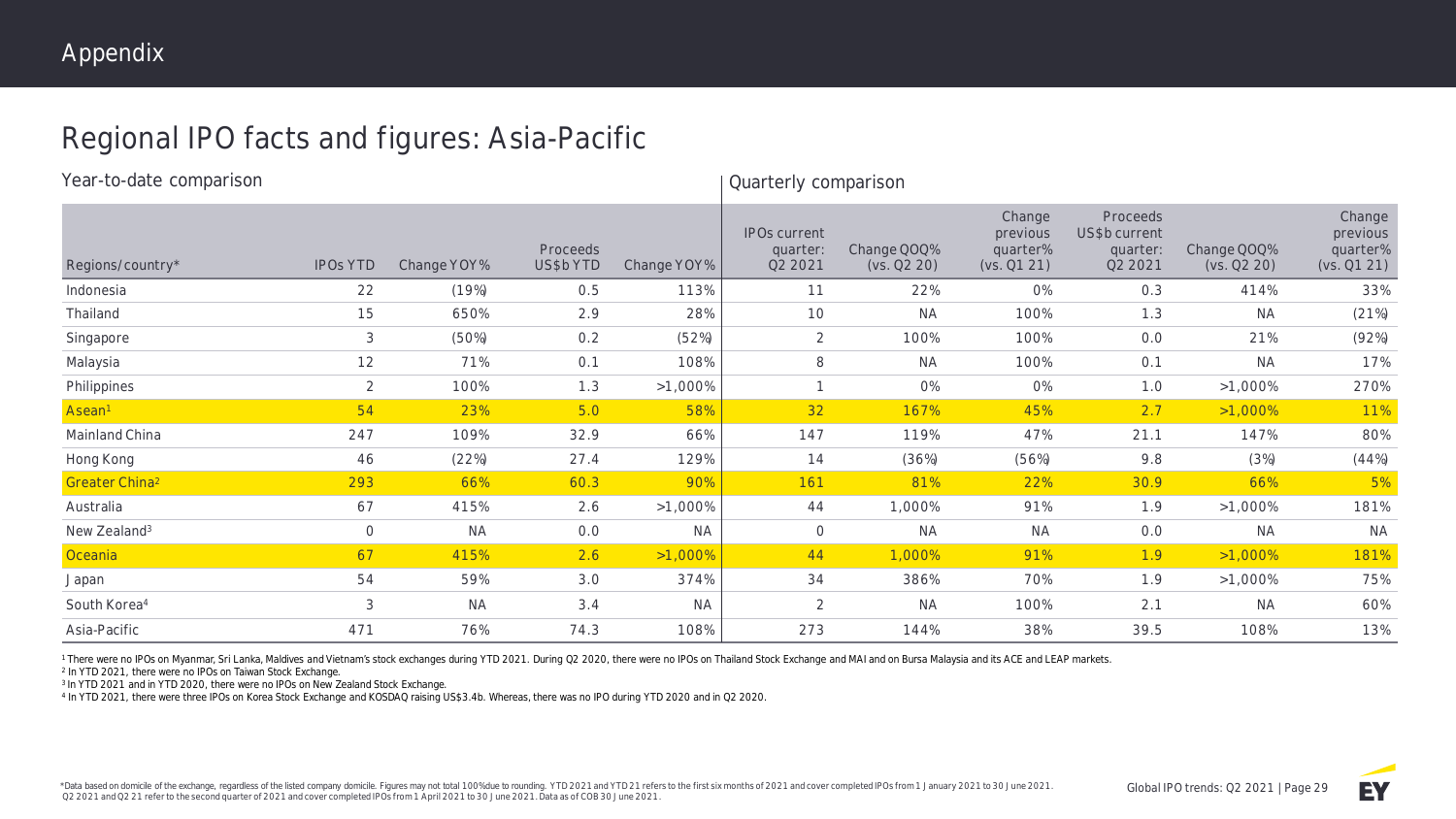# Regional IPO facts and figures: EMEIA

| Year-to-date comparison                          |                 |             |                       |             |                                            | Quarterly comparison       |                                               |                                                         |                            |                                               |  |  |  |
|--------------------------------------------------|-----------------|-------------|-----------------------|-------------|--------------------------------------------|----------------------------|-----------------------------------------------|---------------------------------------------------------|----------------------------|-----------------------------------------------|--|--|--|
| Regions/country*                                 | <b>IPOS YTD</b> | Change YOY% | Proceeds<br>US\$b YTD | Change YOY% | <b>IPOs current</b><br>quarter:<br>Q2 2021 | Change QOQ%<br>(vs. Q2 20) | Change<br>previous<br>quarter%<br>(vs. Q1 21) | <b>Proceeds</b><br>US\$b current<br>quarter:<br>Q2 2021 | Change QOQ%<br>(vs. Q2 20) | Change<br>previous<br>quarter%<br>(vs. Q1 21) |  |  |  |
| Nordics (Denmark, Norway,<br>Sweden and Finland) | 131             | 424%        | 10.8                  | $>1,000\%$  | 80                                         | 433%                       | 57%                                           | 6.0                                                     | $>1,000\%$                 | 25%                                           |  |  |  |
| Central and Southern Europe<br>(CESA)            | 6               | 20%         | 1.8                   | $>1,000\%$  | 4                                          | 100%                       | 100%                                          | 1.3                                                     | $>1,000\%$                 | 190%                                          |  |  |  |
| Germany, Switzerland and<br>Austria (GSA)        | 13              | 225%        | 11.1                  | $>1,000\%$  | 10                                         | 150%                       | 233%                                          | 5.8                                                     | $>1,000\%$                 | 8%                                            |  |  |  |
| Mediterranean (Italy and Spain)                  | 15              | 275%        | 1.0                   | 50%         | 11                                         | 267%                       | 175%                                          | 0.9                                                     | 33%                        | 629%                                          |  |  |  |
| WEM (Western Europe)                             | 19              | 280%        | 9.2                   | 196%        | 13                                         | 550%                       | 117%                                          | 3.9                                                     | 33%                        | (25%)                                         |  |  |  |
| <b>Continental Europe</b>                        | 184             | 328%        | 33.9                  | 574%        | 118                                        | 354%                       | 79%                                           | 17.9                                                    | 300%                       | 12%                                           |  |  |  |
| UK and Ireland <sup>1</sup>                      | 43              | 975%        | 12.7                  | 385%        | 24                                         | $>1,000\%$                 | 26%                                           | 3.2                                                     | 64%                        | (66%)                                         |  |  |  |
| Europe                                           | 227             | 383%        | 46.6                  | 509%        | 142                                        | 426%                       | 67%                                           | 21.1                                                    | 228%                       | (17%)                                         |  |  |  |
| Africa and WEM (Maghreb) <sup>2</sup>            | $\mathcal{O}$   | (100%       | 0.0                   | $(100\%)$   | $\mathbf 0$                                | <b>NA</b>                  | <b>NA</b>                                     | 0.0                                                     | <b>NA</b>                  | <b>NA</b>                                     |  |  |  |
| India $3$                                        | 42              | 147%        | 4.9                   | 244%        | 19                                         | 375%                       | (17%)                                         | 2.3                                                     | $>1,000\%$                 | (11%)                                         |  |  |  |
| Middle East and North Africa <sup>4</sup>        | 54              | 391%        | 2.3                   | 124%        | 17                                         | 183%                       | (54%)                                         | 1.0                                                     | 366%                       | (33%)                                         |  |  |  |
| EMEIA                                            | 323             | 325%        | 53.8                  | 430%        | 178                                        | 381%                       | 23%                                           | 24.4                                                    | 267%                       | (17%)                                         |  |  |  |

<sup>1</sup> In YTD 2021, there were 22 IPOs on London Main Market, which raised US\$11.2b, while there were 20 IPOs on AIM, which raised US\$1.5b in total. There was one IPO on International Property Securities Exchange but no IPO a raised US\$2.3b, 12 IPOs on AIM that raised US\$0.9b and one IPO on International Property Securities Exchange. While during Q2 2020, there was one IPO on the London Main Market, which raised US\$2.0b and no IPOs on AIM.

<sup>2</sup> In YTD 2021, there were no IPOs on African exchanges. Whereas, there was one IPO that raised US\$29m in YTD 2020 (which was listed in Q1 2020). While there was no IPO activity on African exchanges in Q2 2021 or Q2 2020.

3 In YTD 2021, India which includes India's National and Bombay Stock Exchange Main Market and SME raised US\$4.9b via 42 IPOs. This includes India completed IPOs from 1 January to 30 June 2021 (Data as at COB 30 June 2021) reclassified as a follow-on listing by data provider Dealogic. This listing would be excluded from India IPO activity (as at 5 July 2021). In 02 2021, there were 19 IPOs raising US\$2.3b on India's National and Bombay Stock India's National and Bombay Stock Exchange Main Market and SME during Q2 2020.

4 Middle East and North Africa includes IPO activity on Saudi (Tadawul and Nomu Parallel Market), there were two IPOs that raised US\$282m, Qatar, Eqyptian and Muscat exchanges saw one IPO each, that raised a total of US\$18 49 IPOs which raised US\$1.8b. Whereas during YTD 2020, there were two IPOs on Saudi that raised US\$707m, one IPO which raised US\$13m on Egyptian Exchange, one IPO which raised US\$13m on Muscat Stock Exchange and one IPO wh YTD 2020. On a quarterly basis, Q2 2021 saw 16 IPOs on TASE which raised US\$816m and one IPO on Egyptian Stock Exchange which raised US\$131m. Whereas, in Q1 2021, there were 33 IPO on TASE with total proceeds of US\$943m, a raised US\$182m and \$13m, respectively. Moreover, in Q2 2020, TASE saw four IPOs raising US\$162m, while Kuwait and Saudi exchanges saw one IPO each with proceeds of US\$33m and US\$8m, respectively.

Regions are as per the EY regional classification for EMEIA Area. This table may have different statistics for MENA and India compared with the EMEIA section in the report (page 18-19) and UK section (page 21).

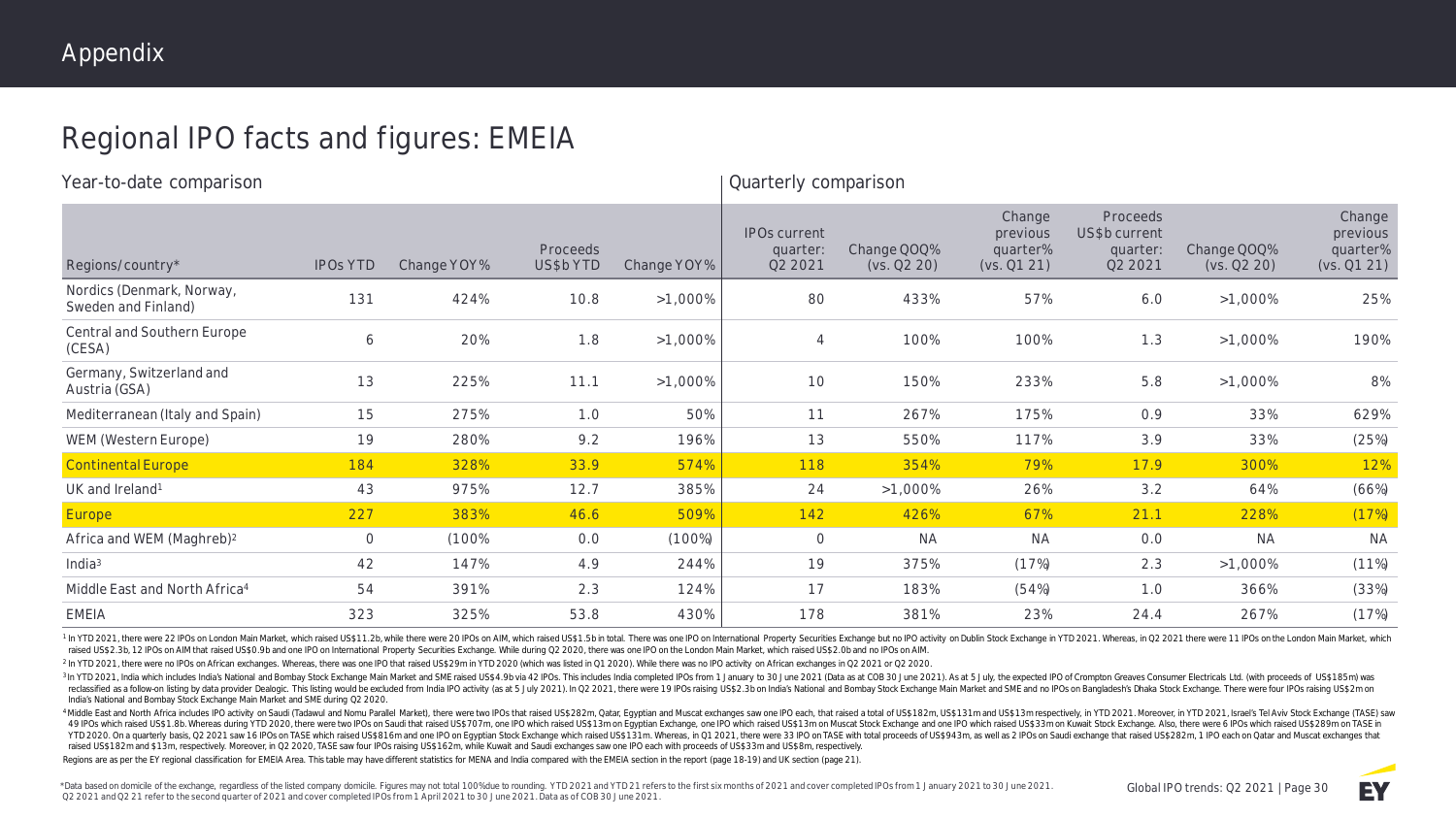# Most active sectors around the world

Summary of the top three sectors by number of IPOs, by region<sup>\*</sup> and sub-region<sup>\*</sup> for Q2 2021 (▲) and YTD 2021 (■)

| Stock exchange<br>regions       | Technology                 | Health care                   | Industrials                | Materials                       | Consumer<br>products | <b>Energy</b>    | Consumer<br>staples | Financials     | Real estate | Retail | Media and<br>entertainment | Telecommuni<br>cations |
|---------------------------------|----------------------------|-------------------------------|----------------------------|---------------------------------|----------------------|------------------|---------------------|----------------|-------------|--------|----------------------------|------------------------|
| Americas                        | $\triangle$ $\blacksquare$ | $\triangle$                   |                            |                                 | $\blacktriangle$     |                  |                     |                |             |        |                            |                        |
| US <sup>1</sup>                 | $\blacktriangle$           | ▲■                            | $\blacksquare$             |                                 | $\blacktriangle$     |                  |                     | $\blacksquare$ |             |        |                            |                        |
| Asia-Pacific                    | $\triangle$                |                               | $\triangle$ $\blacksquare$ | $\blacktriangle$ $\blacksquare$ |                      |                  |                     |                |             |        |                            |                        |
| Greater China                   | $\triangle$                | $\triangle$                   | $\triangle$                |                                 |                      |                  |                     |                |             |        |                            |                        |
| Japan <sup>2</sup>              | $\triangle$ $\blacksquare$ | $\mathbf{r}$                  | $\blacksquare$             |                                 | $\blacktriangle$     |                  |                     |                |             |        | $\blacktriangle$           |                        |
| EMEIA <sup>3</sup>              | $\blacktriangle$           | $\blacktriangle$              | $\triangle$                |                                 | $\blacktriangle$     | $\blacksquare$   |                     |                |             |        |                            |                        |
| Europe <sup>4</sup>             | $\blacktriangle$           | $\blacktriangle$              | $\blacktriangle$           |                                 |                      | $\blacktriangle$ |                     |                |             |        |                            |                        |
| UK                              | $\blacktriangle$           | $\blacktriangle \blacksquare$ | $\blacktriangle$           |                                 |                      | п.               |                     |                |             |        |                            |                        |
| Global                          | $\triangle$ $\blacksquare$ | $\triangle$                   | $\triangle$                |                                 |                      |                  |                     |                |             |        |                            |                        |
| Q2 2021 IPO<br>activity         | 158                        | 107                           | 78                         | 57                              | 49                   | 32               | 44                  | 22             | 18          | 17     | 11                         | $\overline{4}$         |
| <b>YTD 2021 IPO</b><br>activity | 284                        | 187                           | 140                        | 102                             | 88                   | 71               | 61                  | 45             | 35          | 26     | 20                         | 11                     |

\* Region and sub-regions are classified according to the domicile of the exchange, regardless of the listed company domicile. Please refer to the appendix for the geographic definitions of the regions and sub-regions, whic

1 For YTD 2021, US exchanges saw four active sectors. Health care led with 91 IPOs and technology saw 72 IPOs, while industrials and financials accounted for eight IPOs each, with proceeds of US\$4.5b and US\$2.5b respective

<sup>2</sup> For YTD 2021, Japanese exchanges saw four active sectors. Technology led with 22 IPOs and consumer products saw 10 IPOs. Industrials and health care accounted for five IPOs each with proceeds of US\$210m and US\$104m res

<sup>3</sup> For YTD 2021, EMEIA exchanges saw four active sectors. Technology led with 99 IPOs and energy saw 38 IPOs. Consumer products and industrials accounted for 32 IPOs each with proceeds of US\$6.4b and US\$5.2b respectively. Industrials and consumer products accounted for 18 IPOs each with proceeds of US\$4b and US\$1.7b respectively.

<sup>4</sup> For Q2 2021, European exchanges saw four active sectors. Technology led with 54 IPOs and health care saw 17 IPOs. Industrials and energy accounted for 15 IPOs each with proceeds of US\$3.3b and US\$1.2b respectively.

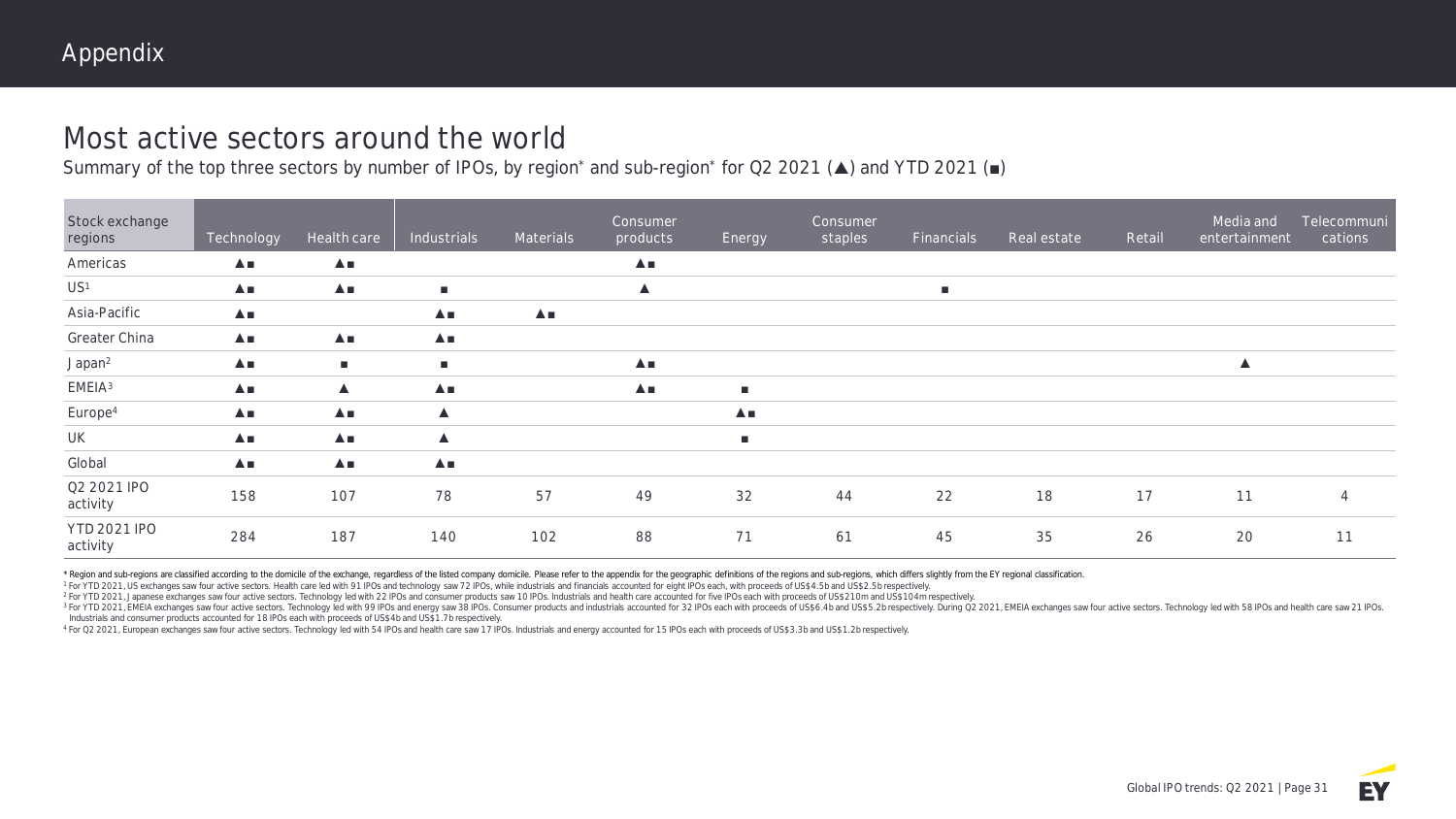### **Methodology**

- ► The data presented in the *Global IPO trends: Q2 2021* report and press release is from Dealogic and EY. Q2 2021 (i.e., April—June) and YTD 2021 (January— June) is based on completed IPOs as of 30 June 2021 (i.e., IPOs that has started trading by 30 June). Data is as of COB 30 June 2021. All data contained in this document is sourced to Dealogic and EY unless otherwise noted.
- ► In compilation of the IPO statistics included in these reports and press releases, we focus only on **IPOs of operating companies** and define an IPO as a **company's offering of equity to the public on a new stock exchange.**
- ► This report includes only those IPOs for which Dealogic and EY teams offer data regarding the first trade date (the first day on which the security start trading on a stock exchange), and proceeds (funds raised, including any over-allotment sold). The first trade date determines which quarter a deal is attributed to. Postponed IPOs, or those that have not yet started first trading, are therefore excluded. Over-the-counter (OTC) listings are also excluded.
- ► In an attempt to exclude non-operating company IPOs such as trusts, funds and special purpose acquisition companies (SPACs), companies with the following Standard Industrial Classification (SIC) codes are excluded from this report:
	- ► 6091: Financial companies that conduct trust, fiduciary and custody activities
	- ► 6371: Asset management companies such as health and welfare funds, pension funds and their third-party administration as well as other financial vehicles
	- ► 6722: Companies that are open-end investment funds
	- ► 6726: Companies that are other financial vehicles
	- ► 6732: Companies that are grant-making foundations
	- ► 6733: Asset management companies that deal with trusts, estates and agency accounts
	- ► 6799: Special Purpose Acquisition Companies (SPACs)
- ► In EY analysis, unless stated otherwise, IPOs are attributed to the domicile of the company undertaking an IPO. The primary exchange on which they are listed is as defined by Dealogic and EY research.
- ► A cross-border (or foreign) listing is where the stock exchange nation of the company is different from the company's domicile (i.e., issuer's nation).
- ► For all IPO listings globally, their issue date is taken as their first trade date (the first day on which the security starts trading on a stock exchange).

### **Markets definitions**

- ► Many stock exchanges have set up **main markets and junior markets:**
	- ► **Main markets** are where medium and large IPOs (by proceeds) are usually listed and traded. **Junior markets** are where small-cap companies or smaller IPOs are listed or traded. Stock exchanges without junior markets are classified as main markets.
	- ► **Junior markets** include **Americas:** Toronto Venture Exchange and Canadian National Stock Exchange; **Asia-Pacific:** Malaysia ACE Market, Hong Kong Growth Enterprise Market, Japan JASDAQ, Japan MOTHERS, Korea KOSDAQ, Thailand's Market for Alternative Investment, Shenzhen ChiNext, Singapore Catalist, Tokyo Stock Exchange MOTHERS; **EMEIA:** Alternext, London Alternative Investment Market, Germany's Frankfurt SCALE (formerly Entry Standard), India's Bombay SME and National SME, Spain's Mercado Alternativo Bursatil, NASDAQ OMX First North, Warsaw New Connect, Johannesburg Alternative Market, Nomu — Parallel Market.
- ► **Emerging markets or rapid-growth markets** include issuers from Argentina, Armenia, Bangladesh, Bolivia, Brazil, Bulgaria, Chile, Colombia, Croatia, Cyprus, Egypt, Ethiopia, Greater China, Hungary, India, Indonesia, Ireland, Israel, Kenya, Kuwait, Kazakhstan, Laos, Lithuania, Malaysia, Mauritius, Mexico, Namibia, Pakistan, Peru, Philippines, Poland, Qatar, Russian Federation, Saudi Arabia, Sierra Leone, Singapore, Slovenia, South Africa, South Korea, Sri Lanka, Tanzania, Thailand, Tunisia, Turkey, Ukraine, United Arab Emirates, Vietnam and Zambia.
- ► **Developed markets** include issuers from Australia, Austria, Belgium, Bermuda, Canada, Denmark, Finland, France, Germany, Greece, Guernsey, Isle of Man, Italy, Japan, Jersey, Luxembourg, Netherlands, New Zealand, Norway, Portugal, Spain, Sweden, Switzerland, the United Kingdom and the United States.

### **Geographic definitions**

- ► **Africa** includes Algeria, Botswana, Egypt, Ghana, Kenya, Madagascar, Malawi, Morocco, Namibia, Rwanda, South Africa, Tanzania, Tunisia, Uganda, Zambia and Zimbabwe.
- ► **Americas** includes North America and Argentina, Bermuda, Brazil, Canada Chile, Colombia, Ecuador, Jamaica, Mexico, Peru, Puerto Rico and the United States.
- ► **Asean** includes Brunei, Cambodia, Guam, Indonesia, Laos, Malaysia, Maldives, Myanmar, North Mariana Islands, Philippines, Singapore, Sri Lanka, Thailand and Vietnam.
- ► **Asia-Pacific** includes Asean (as stated above), Greater China (as stated below), as well as Japan, South Korea, plus Australia, New Zealand, Fiji and Papua New Guinea.
- ► **EMEIA** includes Armenia, Austria, Bangladesh, Belgium, Bulgaria, Croatia, Cyprus, Czech Republic, Denmark, Estonia, Finland, France, Germany, Greece, Hungary, Iceland, India, Ireland, Isle of Man, Italy, Kazakhstan, Luxembourg, Lithuania, the Netherlands, Norway, Pakistan, Poland, Portugal, Russian Federation, Spain, Sweden, Switzerland, Turkey, Ukraine and United Kingdom plus the Middle East and Africa countries listed below.
- ► **Greater China** includes Mainland China, Hong Kong, Macau and Taiwan.
- ► **Middle East** includes Bahrain, Iran, Israel, Jordan, Kuwait, Oman, Qatar, Saudi Arabia, Syria, United Arab Emirates and Yemen.

### **Glossary**

- ► **Financial sponsor-backed IPOs** refer to IPOs that have private equity, venture capital investors or both.
- ► **First-day average returns** is the market value-weighted median of issuers' offer price vs. the closing price at their first trade date, with the exception of the US section (page 11), where this is the mean of issuers' offer price vs. the closing price at their first trade date.
- ► **Proceeds** refers to total fund raised by the issuer company and selling shareholders. This is the total deal size.
- ► **Current average returns (aka share price performance since IPO)** is the market value weighted median current returns, which is the year-to-date returns as at 30 June 2021 vs. offer price. This should be compared with equity indices performance that is also measured YTD. For the US section (page 12), this is the mean current returns.
- ► **State-owned enterprise (SOE) privatizations** refers to former state-owned entities that have completed their IPO listings to become public companies.
- ► **YOY** refers to year-on-year. This refers to the comparison of IPO activity for the first six months of 2021 with the first six months of 2020 for this current report.
- ► **YTD** stands for year-to-date. This refers to completed IPOs from 1 January to 30 June 2021.